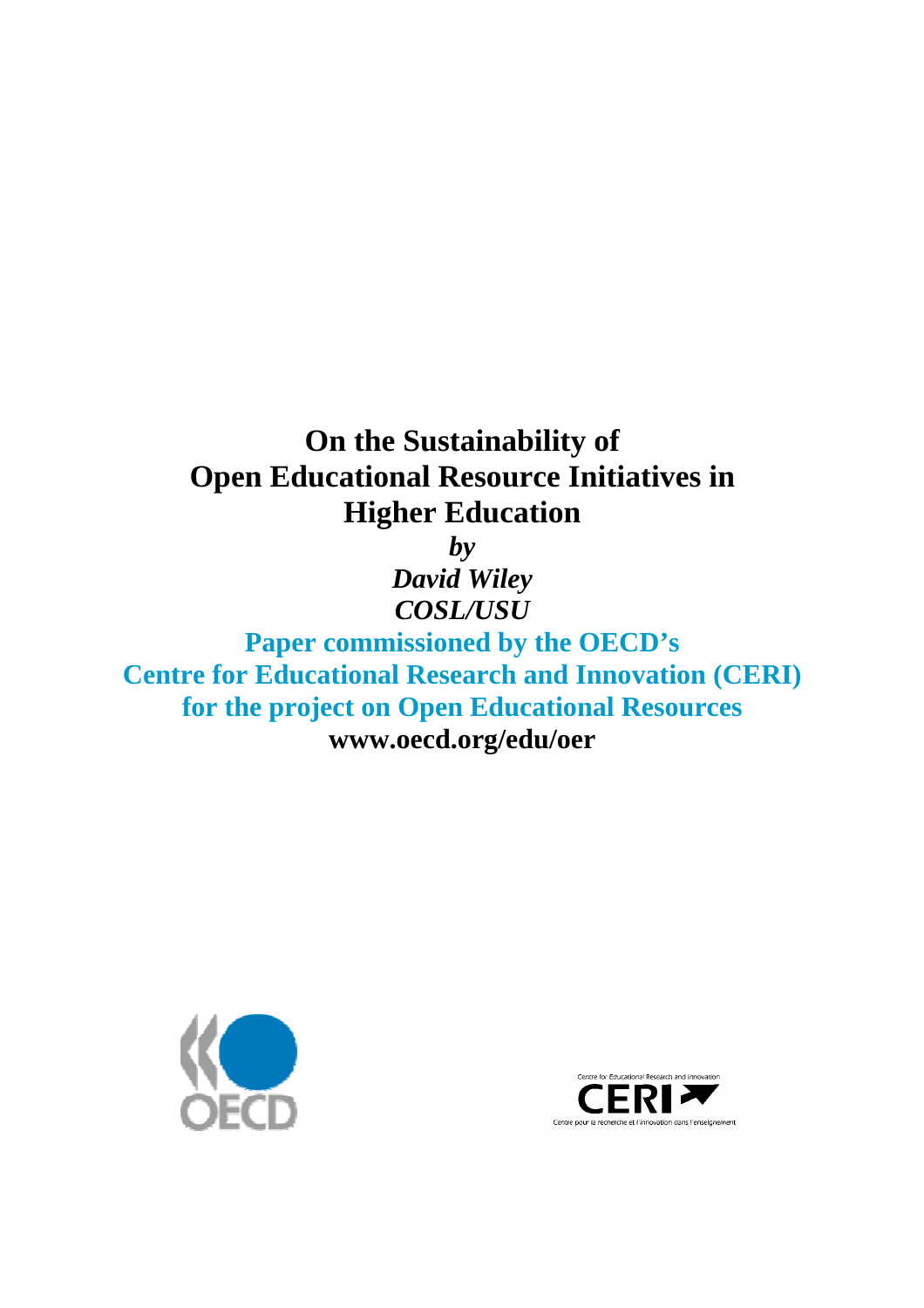## *Table of Contents*

| 8. Summing up the issues related to sustaining open educational resource projects |  |
|-----------------------------------------------------------------------------------|--|
|                                                                                   |  |
|                                                                                   |  |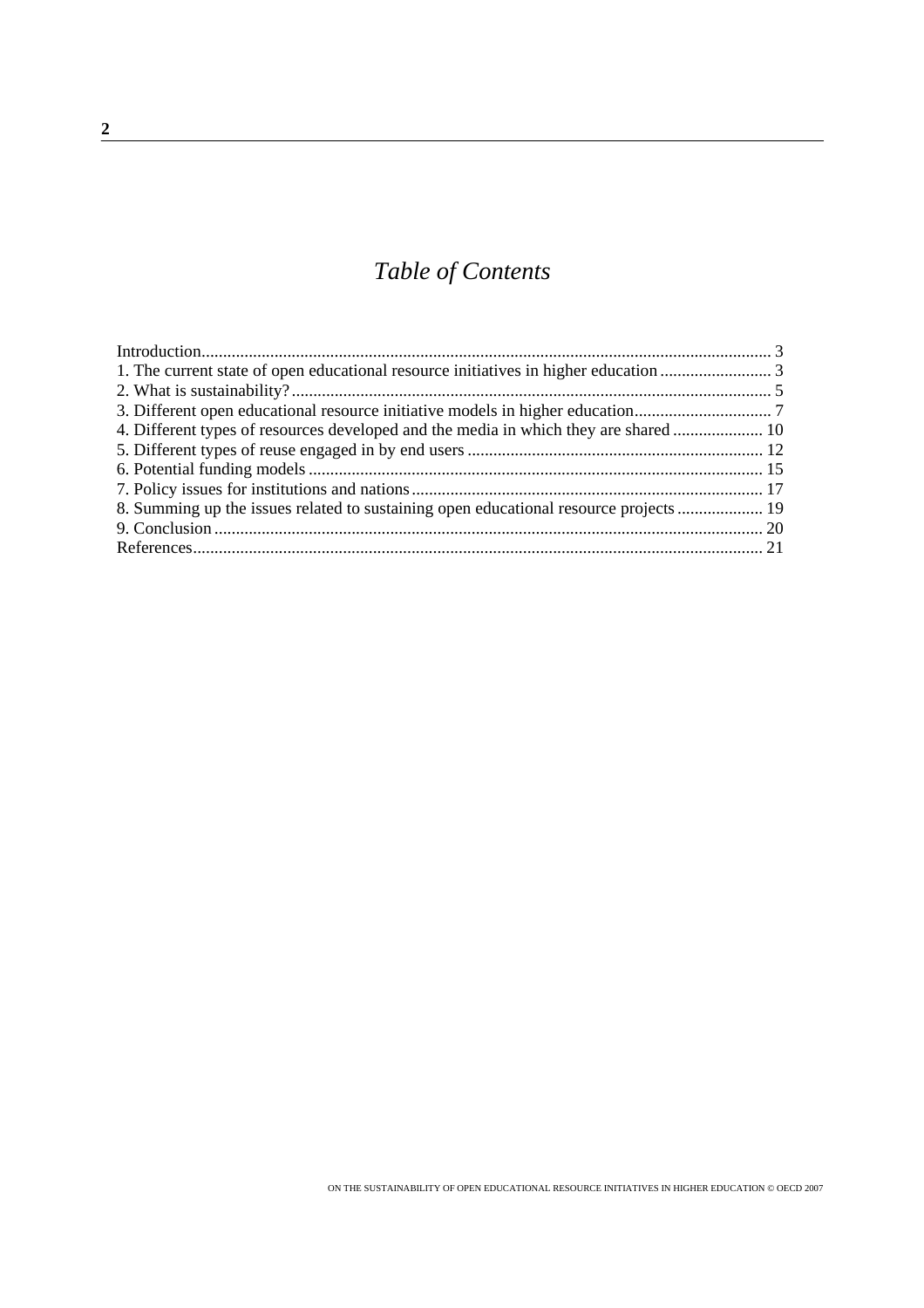## <span id="page-2-0"></span>**Introduction**

This paper describes ideas and issues around the sustainability of open educational resources in higher education. Specifically, the paper:

- Presents an overview of the notion of open educational resources and describes several open educational resources projects in higher education.
- Provides a working definition of sustainability.
- Reviews several models for running open educational resources initiatives and the costs associated with these.
- Examines the types of content produced by several open educational resources initiatives and the costs associated with these.
- Examines the types of reuse engaged in by users of open educational resources.
- Reviews several potential funding models for open educational resource projects.
- Summarises the issues described in the paper and provides a high-level list of things to consider in the context of open educational resource project sustainability.

## **1. The current state of open educational resource initiatives in higher education**

A very large number of open educational resource initiatives are currently underway in around the globe. To understand this growing trend, we must first define what is meant by the term "open educational resources". We can then turn our attention to specific open educational resource initiatives both inside and outside higher education in order to understand the current state of world affairs as pertains to open educational resources.

## *1.1. Open educational resources*

The term open educational resource is the results of a spring 2002 meeting held at UNESCO, and organised with support of WCET and the William and Flora Hewlett Foundation. The UNESCO report from the meeting states:

*The sixteen principal participants from universities in developing and industrialised countries and representatives of six international and nongovernmental organisations express in the declaration adopted by the Forum their wish to develop together a universal educational resource available for the whole of humanity, to be referred to henceforth as Open Educational Resources.*

*Open Educational Resources are defined as "technology-enabled, open provision of educational resources for consultation, use and adaptation by a community of users for non-commercial purposes". They are typically made freely available over the Web or the Internet. Their principal use is by teachers and educational institutions support course development, but they can also be used directly by students. Open Educational Resources include learning objects such as lecture material, references and readings, simulations, experiments and demonstrations, as well as syllabi, curricula and teachers' guides (UNESCO, 2002).*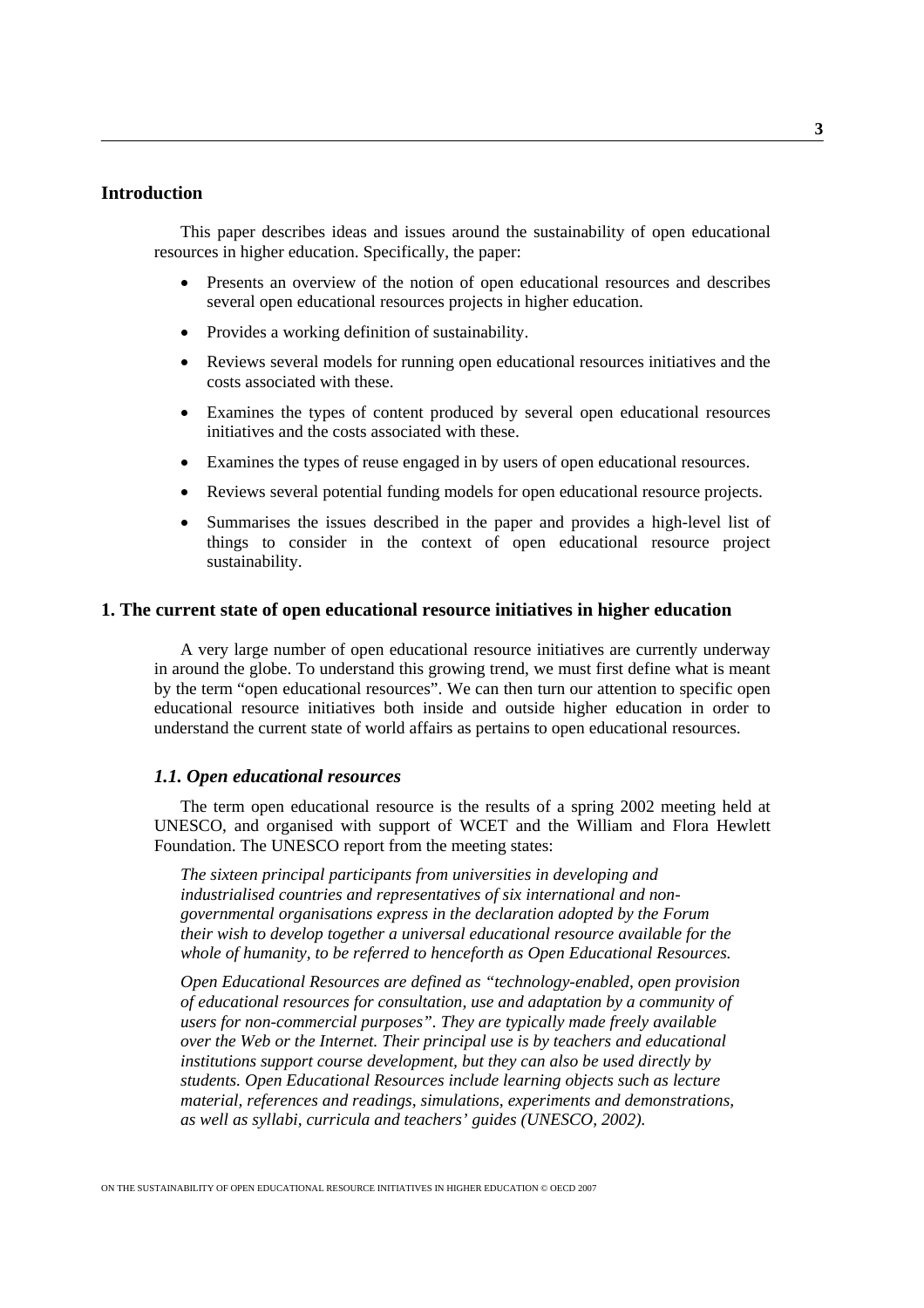The term open educational resource is defined very broadly, including curriculum materials like lecture materials as well as educational software like computer-based simulations and experiments. While the UNESCO definition of the term states that teachers are the primary audience of open educational resources and that students are secondary users, in practice learners make up the great majority of users. MIT OCW, one of the most popular collections of open educational resources, reports that only 16% of its users are educators (Carson, 2006).

## *1.2. Open educational resource initiatives in higher education*

The open educational resources movement is growing in the higher education environment. Around the world there are currently over 2 500 open access courses available (*opencoureswares*) from over 200 universities:

- In the United States 1 700 courses have been made available by seven university-based projects (http://ocw.mit.edu/, http://cnx.rice.edu/, http://ocw.jhsph.edu/, http://ocw.tufts.edu/, http://www.cmu.edu/oli/, http://ocw.nd.edu/, http://ocw.usu.edu/).
- In China 451 courses have been made available by 176 university members of the China Open Resources for Education (CORE) consortium. (http://www.core.org.cn/cn/jpkc/index\_en.html).
- In Japan 350 courses have been made available by ten universities participating in the Japanese OCW Consortium (http://www.jocw.jp/)
- In France 178 courses have been made available by eleven member universities of the ParisTech OCW project (http://graduateschool.paristech.org/)

More open educational resource projects are emerging at educational institutions in Australia, Brazil, Canada, Cuba, Hungary, India, Iran, Ireland, the Netherlands, Portugal, Russia, South Africa, Spain, Thailand, the United Kingdom, the United States, and Vietnam.

There are also a number of projects underway to make these higher education-based materials available in multiple languages, including Universia's Spanish and Portuguese translations (http://mit.ocw.universia.net/ and http://www.universiabrasil.net/mit/index.jsp), CORE's simplified Chinese translations (http://www.core.org.cn/OcwWeb/Global/allcourses.htm), OOPS' traditional Chinese translations (http://www.cocw.net/), and Chulalongkorn University's Thai translations (http://mit-ocw-thai.eng.chula.ac.th/). With the exception of Taiwan's OOPS project, these translation projects work exclusively with MIT OCW content, which currently represents approximately 52% of all opencoursewarestyle courses.

## *1.3. Open educational resource initiatives outside higher education*

The number of available non-course open educational resources – like articles, individual curriculum units, modules, and simulations – are also growing at a terrific rate. The English language Wikipedia (http://wikipedia.org/) contains over 1 300 000 articles. Math World (http://mathworld.wolfram.com/) contains 12 632 entries. Rice's Connexions project currently hosts 3 461 open learning objects (http://cnx.org/) available for mixing and matching into study units or full courses. And Textbook Revolution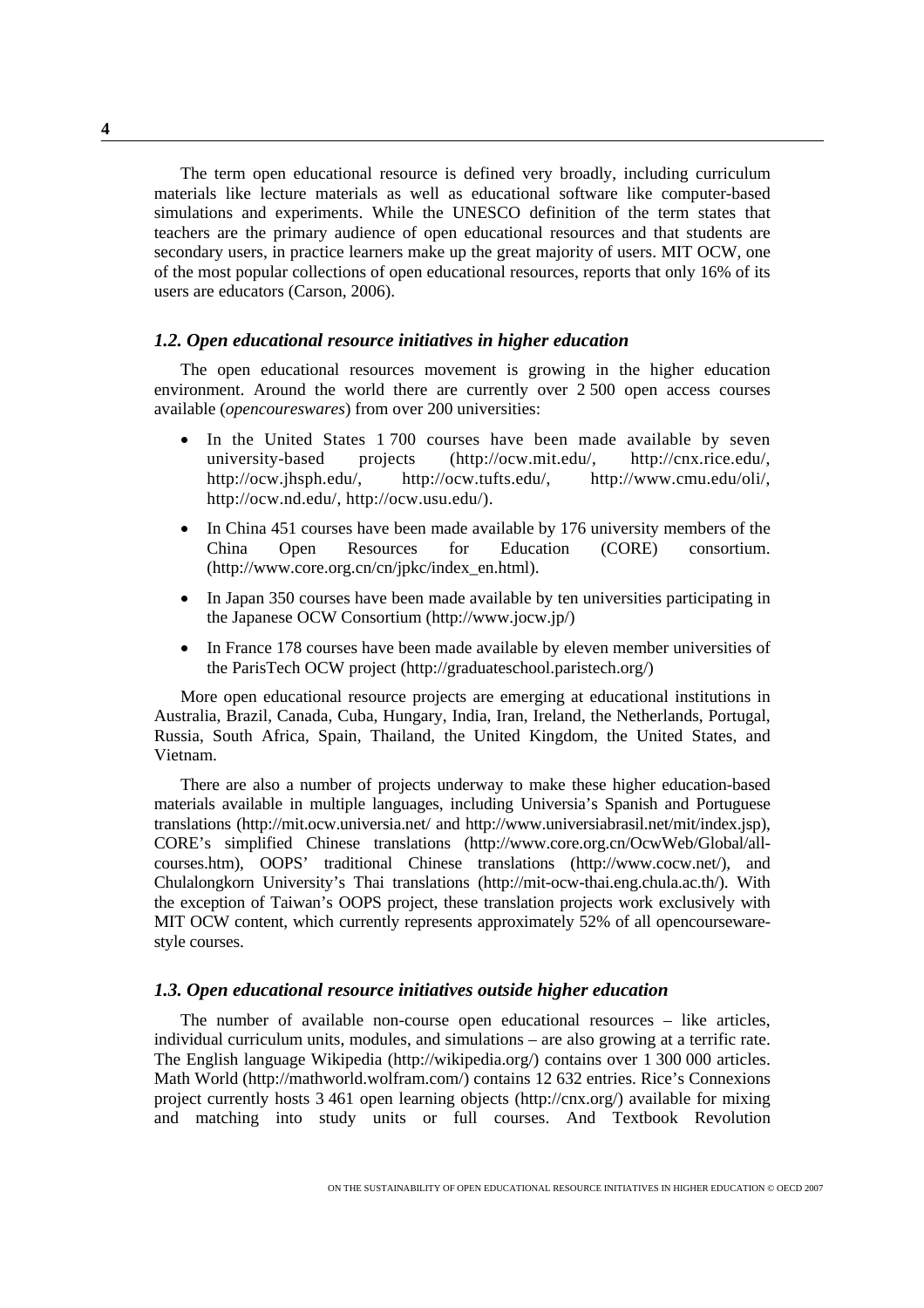<span id="page-4-0"></span>(http://textbookrevolution.org/) contains links to 260 freely available, copyright-clean textbooks.

## *1.4. Funding of current open educational resource initiatives*

Many of the open educational resource projects currently underway receive targeted external funding in support of their work. Specifically, the William and Flora Hewlett Foundation has put millions of dollars into university-based open educational resource projects around the world. Given the current budget climate for education, a concern naturally arises about the future of the university-based open educational resource projects. What will happen when the targeted external dollars dry up? Will the initiatives themselves also dry up? How are these initiatives to sustain themselves over time?

In order to answer these questions we must understand at a minimum (1) the different types of open educational resource initiatives underway in higher education and (2) the different costs associated with supporting these different types of projects. We will then be prepared to consider the long-term sustainability of these different projects.

## **2. What is sustainability?**

It behaves any intellectual inquiry to begin with a definition of its major constructs. Having defined and given examples of *open educational resources*, we must now be explicit in what is meant by *sustainability*.

## *2.1. A working definition of sustainability*

In the context of this paper, sustainability might be defined as the ability of a project to continue its operations. And certainly, the idea of *continuing* is a critical part of the meaning of sustainability. However, we cannot place value on the simple ongoing machinations of a project and staff who produce nothing of value. So the definition of sustainability should include the idea of *accomplishing goals* in addition to ideas related to longevity.

Hereafter, sustainability will be defined as an open educational resource project's ongoing ability to meet its goals.

#### *2.2. The unique sustainability challenges of open educational resource projects*

Open educational resource projects must find two unique types of sustainability. First, they must find a way to sustain the production and sharing of open educational resources. Second, and of equal importance, they must find a way to sustain the use and reuse of their open educational resources by end users (whether teachers or learners).

The first challenge must be considered in two parts: the sustainability of the production of open educational resources, and the sustainability of sharing the resources. For the first part, producing open educational resources requires human resources, workflow processes, and supporting technology. At a minimum, someone must capture content, digitise content, check content for intellectual property issues, resolve intellectual property issues, and provide quality assurance of the final product. All this must be done in the context of computers, access to the network, and one or more supporting software tools. There are real costs involved in people time, developing workflow policies,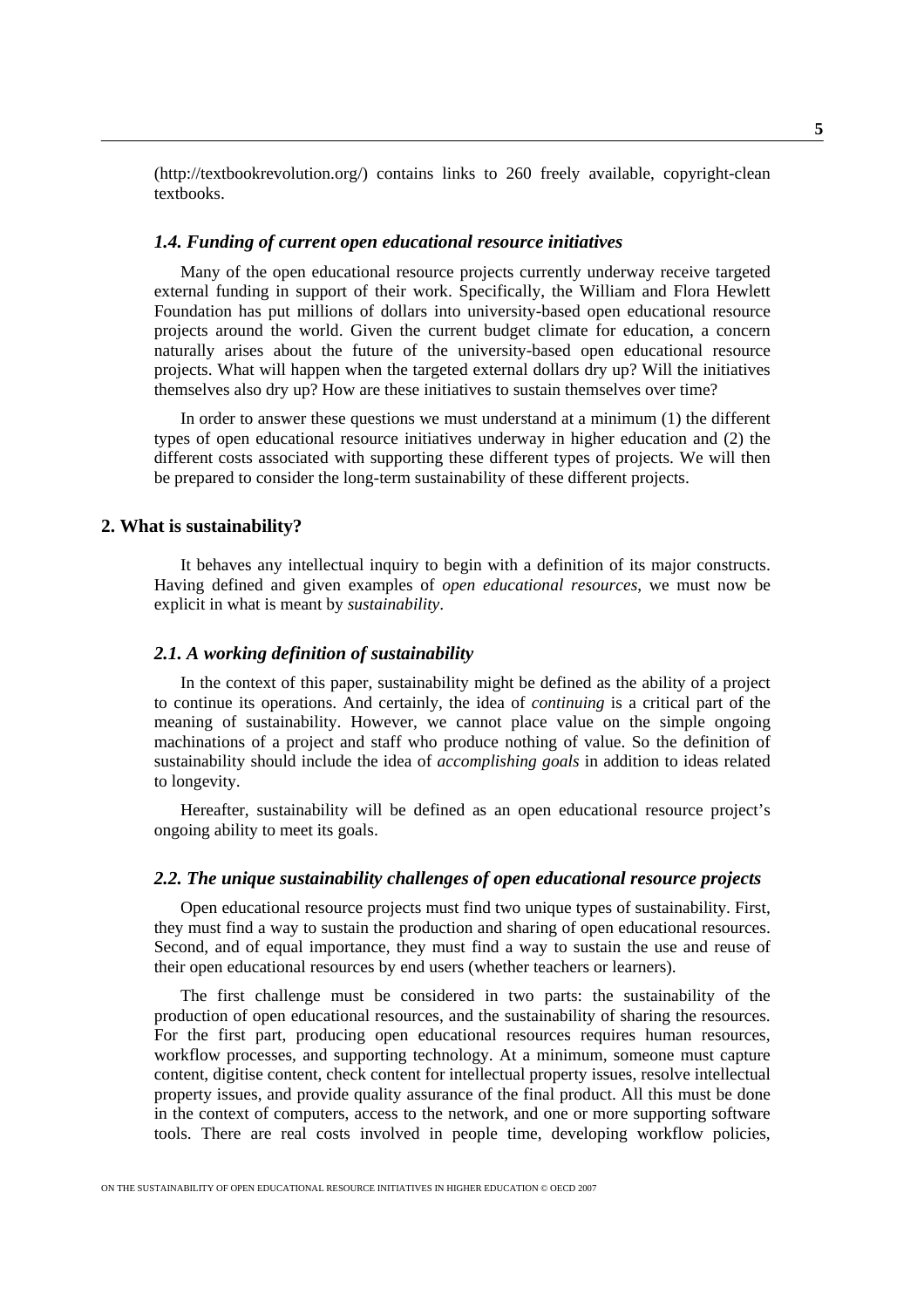purchasing computers, connecting to the network, and acquiring and administering software. Meeting these real costs is one part of the sustainability challenge. For the second part, copies of the finalised open educational resources must be distributed to end users. This can mean distribution of digital copies over the Internet, distribution of digital copies of the resources on physical media like hard drives, DVDs, and USB "thumb" drives, or printed paper copies of resources. Each of these distribution methods has real costs, including bandwidth for distributing digital copies online, and media inventory, duplication, and shipping costs for physical media and paper. Meeting these real costs is another part of the sustainability challenge for open educational resource projects.

The second challenge must be considered if an open educational resource project is to meet its goals – projects could easily spend years producing and sharing resources that teachers and learners are unable to use. Resources must be shared in a format that operates equally well across hardware and operating system platforms. Resources must be sourced in such a way that local adaptations can be made. Users may need technical tools for making effective reuse of resources; they may also need training or to see examples of how such localisations can be performed. Finally, in order to adhere to the "Share alike" license used with many open educational resources, users need either a place to put their derivative works or a place where they can tell others where their derivative works are located. Again, there are real costs associated with taking the trouble to source content in an easily editable, cross-platform manner, in providing novel tools for resource localisation, in providing training about the localisation process, and in providing mechanisms for users to meet their "Share alike" obligations. Meeting these real costs is another part of the sustainability challenge for open educational resource projects.

These very real costs that must somehow be resourced in order for projects to continue meeting their goals are not necessarily unique to open educational resource projects. However, the firm determination to give away the results of all these efforts for free, with no "cost recovery" mechanism, is rather unique to open educational resource projects. Without a way of bringing in dollars, how is a project to provide the resources necessary to keep pace with its real costs from year to year?

## *2.3. Sustainability is about incentives generally, not financial resources specifically*

Discussions of sustainability almost immediately turn to discussions of money – "how will we bring in enough money this year to keep the project running?" And below I will present and comment on Downes and Dholakai's discussions of funding models for open educational resource projects. However, it is *critical* to point out early in the discussion that real costs can be met with resources other than money.

The closest point of comparison for open educational resource projects is open source software projects. The largest cost for open source software projects, as for open educational resource projects, is the cost of people involved in the project. However, literally hundreds of open source software projects continue to meet their goals over extended periods without paying the individuals involved. This is partly because, in place of money, people find other incentives sufficient to merit their involvement in projects. *People will often volunteer to do things you could never pay them enough money to do*. In as much as anything in economics is simple, this is a simple matter of value versus cost. When people find more value in participating in an activity than the cost of participating in the activity, they are likely to participate. By paying attention to this cost/benefit analysis, and increasing the value inherent in participating in open educational resource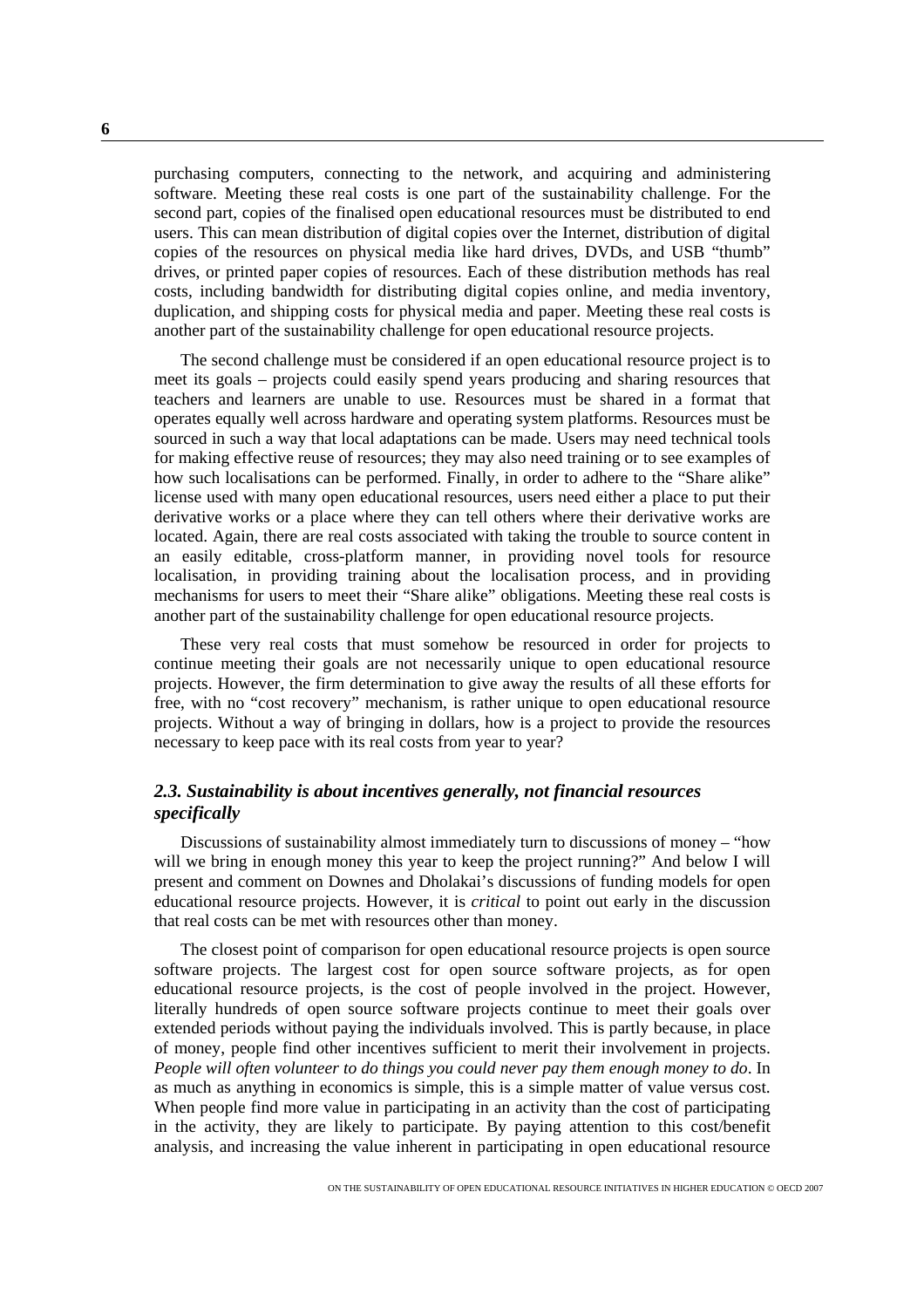<span id="page-6-0"></span>projects for staff, teachers, and learners, we may be able to decrease the amount of extrinsic incentives (such as money) that are necessary to sustain open educational resource projects.

In short, money is not the only incentive sufficient to engage users in open educational resource projects.

#### *2.4. Sustainability and replicability*

Much of the conversation about the sustainability of open educational resource projects has centered on the search for a business model that can sustain these projects over the long-term. The unspoken hope is that if one project can strike upon a model that will sustain their work, several other projects will benefit from using the model or an adaptation of the model. It must be remembered, however, that sustainability and replicability are two very different things. The discovery of a sustainable manner of carrying out an open educational resources project will not necessarily be replicable by projects.

## *2.5. Summary of remarks about sustainability*

Sustainability, even as captured in the simple definition "an open educational resource project's ongoing ability to meet its goals", is a rich and complex topic. More than a search for revenue models in which core staff are able to stay employed indefinitely, sustainability implies an understanding of project goals, the specific activities that must be carried out to meet those goals, and an ability to create incentives that will provide people with sufficient motivation to engage in those activities.

## **3. Different open educational resource initiative models in higher education**

In this section I will describe three models for open educational resource projects in higher education: the MIT model, the USU model, and the Rice model. These three models exhibit an instructive diversity in their size, organisation, and provision of IP-clearance, content creation, and other services. The MIT model is highly centralised and tightly coordinated in terms of organisation and the provision of services, relying almost exclusively on paid employees. The USU model is a hybrid of centralisation and decentralisation of both organisation and services, and work is distributed across some employed staff and a number of volunteers. The Rice model is almost fully decentralised and volunteers provide almost all services.

#### *3.1. The MIT model*

The goal of MIT OCW is to publish each and every course in the entire 1 800-course university catalogue in a fixed period of time, and to continually republish new versions of courses and archive older versions. The undertaking is massive, and so is the organisation that supports it. MIT OCW employs at least 29 people in service of the opencourseware project. This includes eight core staff, five publication managers, four production team members, two intellectual property researchers, and ten department liaisons. The two intellectual property researchers manage rights issues for 6 000 pieces of third-party owned content each year (*e.g.*, requesting the right to use the materials on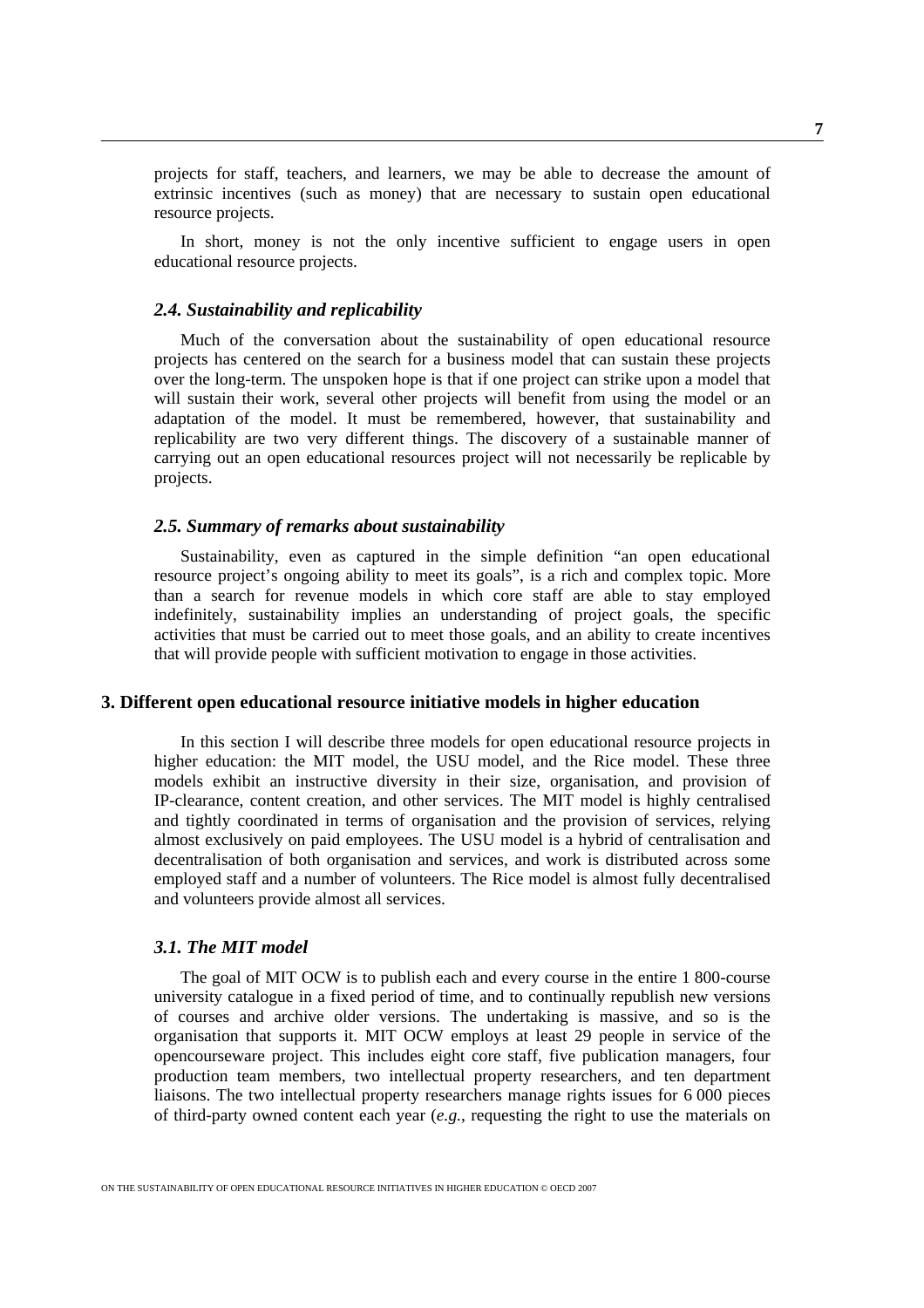the MIT OCW website). Department liaisons identify faculty to work with and manage those relationships on behalf of MIT OCW.

MIT OCW also contracts with a number of vendors to gain access to additional services. For example, "Sapient Corporation has been MIT OCW's primary partner in the design, implementation, and support of the MIT OCW Web site's underlying content management and publishing infrastructure. Sapient also provides programme management and content authoring services" (http://ocw.mit.edu/OcwWeb/Global/AboutOCW/partners.htm). Sapient employees in India also do much of the content editing and programming necessary to support MIT OCW. Other vendor partners in MIT OCW include Microsoft, Maxtor, Hewlett-Packard, Akamai, and NetRaker, each of which provides additional services or products to the initiative.

Annual budgets for MIT OCW projected from 2007 through 2011 average just over USD 4 300 000 per year, with the most resources allocated to staff (USD 2 095 000 per year), technology (USD 1 046 000 per year), and contracted services (USD 562 000 per year). An average spend of USD 4 300 000 per year on an average of 540 courses produced per year makes for an average cost of just under USD 10 000 per course.

MIT OCW has done a singular job of acquiring foundation and private donor support (dozens of millions of US dollars over the life of the project) and engaging vendors in partnerships. While MIT has made an institutional commitment to sustain the project over the long term, there is very little chance that any other institution will be able to replicate the MIT model.

#### *3.2. The USU model*

The goal of USU OCW is to publish as many of the courses in the USU course catalogue as possible. Project staff include one full-time project director and five parttime student assistants who are integrated into the university's Faculty Assistance Center for Teaching. A number of student volunteers also work on USU OCW in the context of digital media or instructional design studio classes, Practicum experiences, or Creative Projects. Faculty volunteer to coordinate this work as part of their teaching or advising responsibilities by making USU OCW-related work eligible for credit in their courses. The Center for Open and Sustainable Learning manages USU OCW technology as part of its day-to-day responsibilities (the USU OCW development and production environments run entirely on free and open source software). USU OCW identifies and immediately removes all third-party owned content from courses, replacing some of this content with equivalent materials owned by USU. (Over a two-year period developing 50 courses, rights have been acquired for only one piece of third party owned content.) Faculty recruiting is done largely by word-of-mouth, with the exception of the USU OCW emphasis areas: agriculture, irrigation engineering, and instructional technology, where stronger relationships exist between USU OCW staff and college or department leadership.

The annual projected budget for USU OCW in 2007 is just over USD 127 000, including one full-time Director, two half-time graduate students, and three half-time undergraduates. An average spend of USD 127 000 per year on an average of 25 courses produced per year makes for an average cost of just over USD 5 000 per course.

USU OCW has also done an excellent job of acquiring foundation support (more than USD 250 000 over the life of the project). While USU OCW operates at a miniscule scale compared to MIT OCW in terms of courses developed per year (25 per year as opposed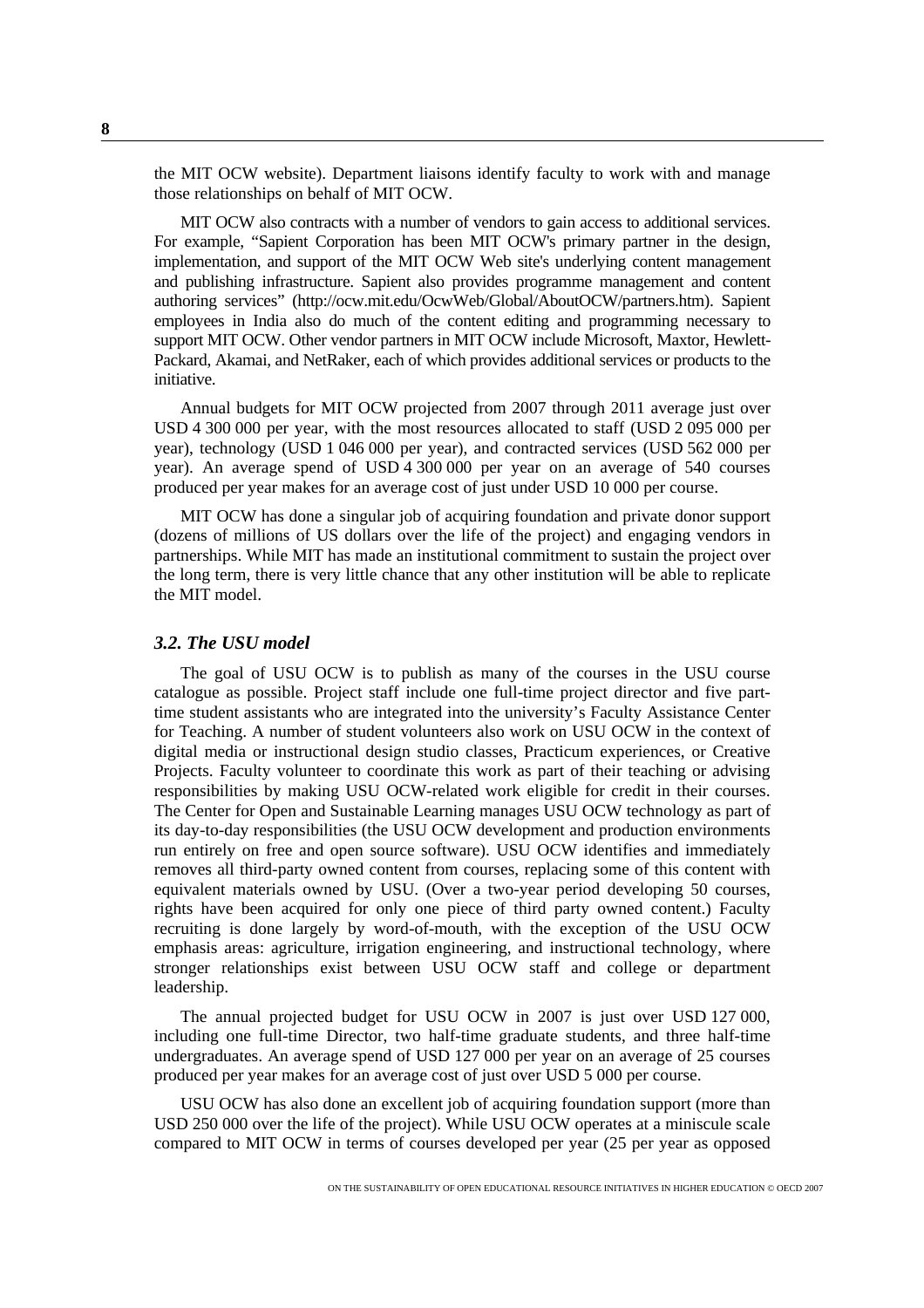to 450 per year), the model does appear to be sustainable for USU and, importantly, may be replicable by other universities.

## *3.3. The Rice model*

The goal of Rice Connexions is to enable the collaborative development of educational modules and courses by authors from around the world. Unlike MIT OCW, but like USU OCW, there is no target number of courses to be developed. And unlike either MIT or USU, the courses and modules built in Rice Connexions are not all from courses taught at the host university – authors from around the world contribute material to the site.

The site, then, is totally self-organising. No one coordinates what courses or modules are being built. No one provides technical or pedagogical support to individuals who author content on the site, or helps authors identify and remove third-party owned content. But there is extensive documentation provided on the site in these areas.

Of the 179 courses and 3 525 modules currently available from Connexions, only a handful of the materials have had any financial backing (one example is Brandt's Introductory Music Appreciation course which receives funding from the US National Endowment for the Arts). The average cost per course under the Connexions model is, then, extraordinarily low.

Using a very different model, Connexions has done an excellent job of facilitating the gathering and collaborative authoring of individuals from around the globe. Digital Signal Processing has become a particularly popular area in part due to the efforts of founder Dr. Richard Baraniuk, who has authored 215 modules and five courses, and maintains another 93 modules and six courses. Obviously, his passion plays a large part in the success of the project.

## *3.4. A note regarding technology and the USU and Rice models*

It is worth pointing out that in addition to running the content-related portions of their open educational resource projects, both Utah State University and Rice University engage in parallel projects in which they develop open source software used to run their projects. These projects are funded separately and this software is available to other institutions to use at no cost. In addition to the no-cost availability of the server source code, both USU and Rice provide hosting for other organisations' content (*e.g.*, the Notre Dame OCW is hosted at USU and running on USU's eduCommons software). For these reasons, the resources used in developing these supporting technologies have been omitted from the previous discussions.

#### *3.5. Summary of the different models*

The MIT, USU, and Rice models show much of the diversity possible in open educational resource initiatives in higher education. Initiatives may set goals to make all of their university's courses available (MIT), many of their university's courses available (USU), or to make many courses available regardless of origin (Rice). Organisational configurations can range from large and highly structured (MIT) to medium-sized and less formally structured (USU) to almost fully decentralised (Rice). Cost per course produced follows organisational size, ranging from USD 10 000/course (MIT) to USD 5 000/course (USU) to USD 0/course (Rice). The degree of control over the courses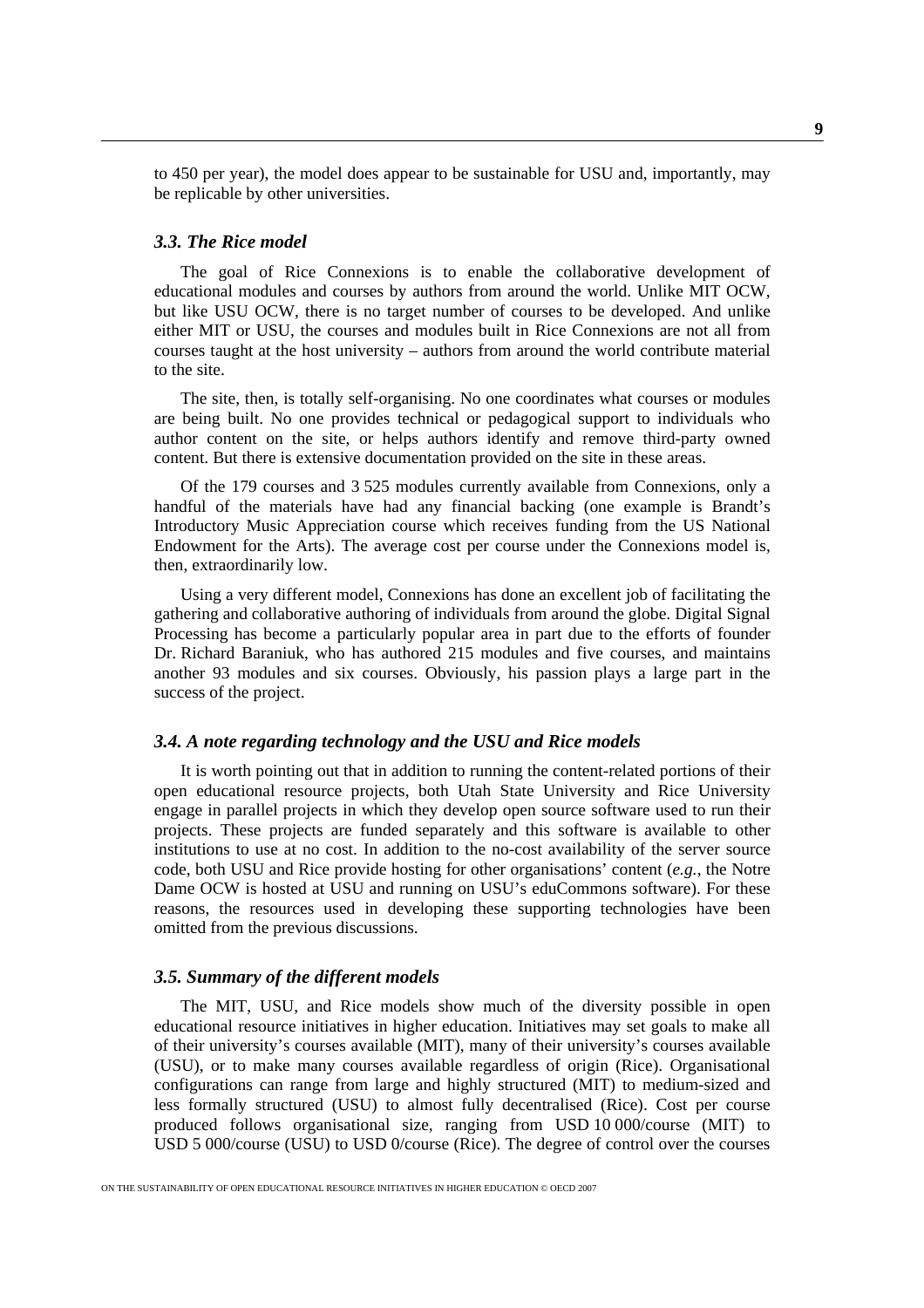<span id="page-9-0"></span>produced ranges from a high degree (MIT and their department and faculty liaisons) to a small degree (USU and its opportunistic approach) to practically no control whatsoever (Rice and their open-to-all-authors approach). Table 1 summarises this information (Data for this table is taken from personal communication with project representatives).

**Table 1. Diversity of models employed by higher education open educational resource initiatives** 

|                                  | МIТ                        | usu                         | <b>Rice</b>                      |
|----------------------------------|----------------------------|-----------------------------|----------------------------------|
| Course production<br>goals       | All courses offered by MIT | Many courses offered by USU | Many courses offered<br>anywhere |
| Control over<br>courses produced | High degree of control     | Small degree of control     | Practically no control           |
| Cost per course<br>produced      | USD 10 000                 | <b>USD 5 000</b>            | USD <sub>0</sub>                 |
| Organisation size                | Large                      | Medium                      | Small                            |

Of course, not all organisations fit this "left-to-right" categorisation scheme. For example, Carnegie Mellon University's Open Learning Initiative has a goal of only producing a few courses from CMU, but the cost per course is quite high because so many interactive materials are developed for the courses.

Some of the first sustainability questions an open educational resources initiative needs to ask are: What are our publication goals? How will we be structured, if at all? How much money do we intend to spend in producing each course?

#### **4. Different types of resources developed and the media in which they are shared**

Open educational resource initiatives can choose to develop and share several kinds of content. These fall into two broad categories: those to be used in teaching and those to be used in studying. These materials can be shared in a variety of media, including textual content in a variety of formats, audio content, video content, and simulation content, and other interactive content.

## *4.1. Resources to be used in teaching*

Resources to be used in teaching are designed on the assumption of existing knowledge of a content area. For example, a set of presentation slides with a few bullets of text per slide are meaningful to experts who can mentally "fill in the blanks", while the same set of slides will be worth little to the novice who has no frame for understanding them. The same is true for skeletal lecture notes and assignments or problem sets without solutions. Experts who will be teaching a course are looking for resources that indicate structure of the domain, sequencing of topics within the domain, and names of textbooks. MIT OCW states that its primary audience is teachers, and their content is structured accordingly.

## *4.2. Resources to be used in studying*

Resources to be used in learning must be significantly richer, filling in all the gaps found in content that might assume pre-existing knowledge in a domain. Rather than a high-level, structural view of the domain, these resources must provide significant detail about the topics in the domain. A collection of videos from an actual course, in which the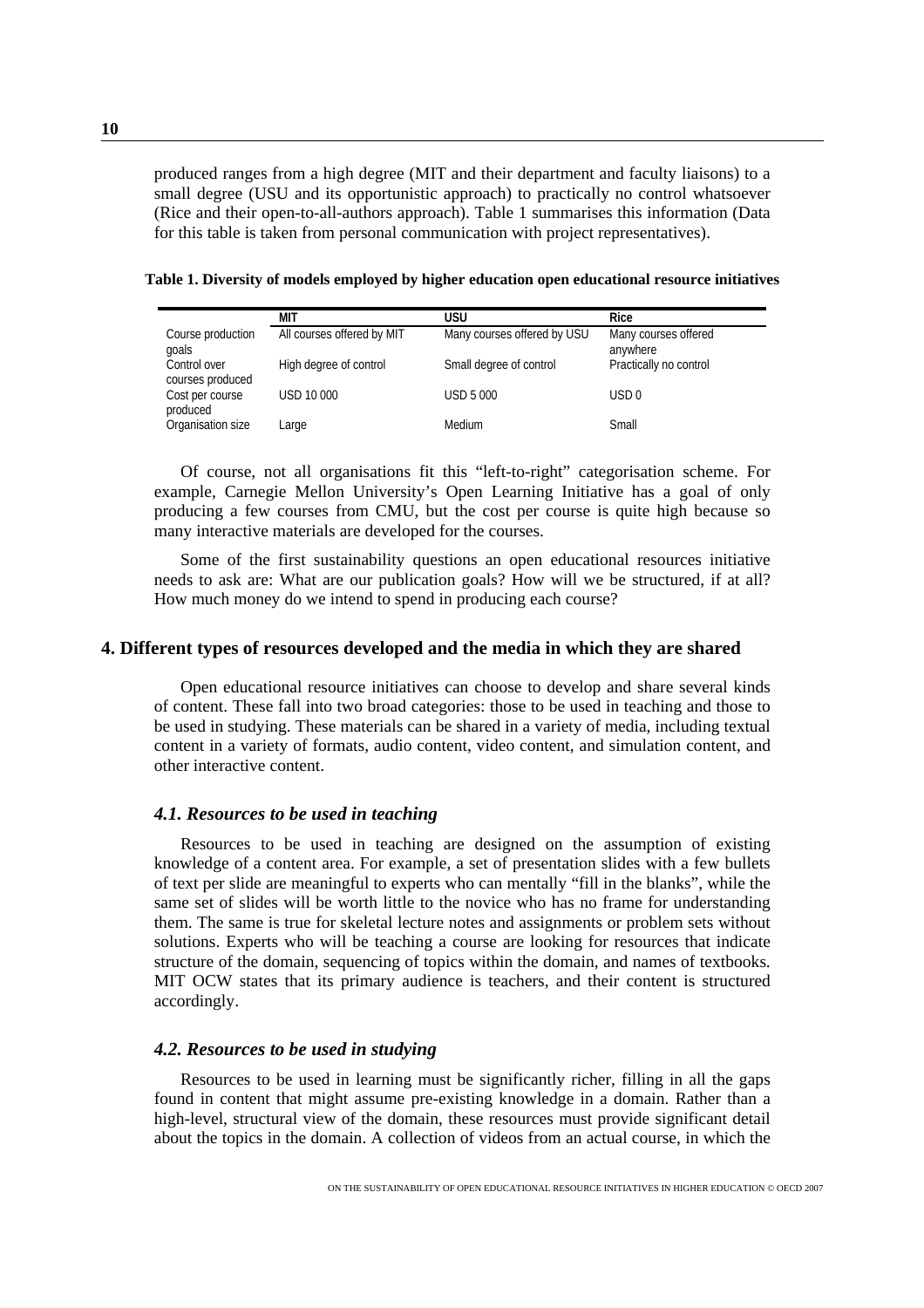teacher provides the most significant content and answers content-related questions, is one example of this type of resource. Resources that provide opportunities for practice with feedback also belong in this category. An interactive quiz that provides an explanation when a user provides an incorrect answer is one example. Carnegie Mellon's Open Learning Initiative state that its primary audience is learners, and their content is structured accordingly.

#### *4.3. Different formats in which content can be shared*

Textual content is by far the most frequently shared type of content in current open educational resource collections. This content takes on a variety of forms, including HTML, XML, and PDF. Collections with large amounts of scientific or mathematical content tend to favor PDF because it is currently so much easier to publish directly from Word, OpenOffice, or LaTeX to PDF than to reproduce equations and other content in the equivalent HTML + MathML.

Audio content in open educational resource collections is comprised largely of files using the MP3 format, though some audio content is available in Windows Media and Real formats.

Video content in open educational resource collections is available in a wide variety of formats with no clear leader across projects. Windows Media, Real, Quicktime, and MP4 formats can all be found in collections around the Internet.

Simulation content is still quite rare in open educational resource collections. The simulations that can be found are generally developed in the Java or Flash formats.

Other interactive content in open educational resource collections (such as drills, or formative assessments that offer immediate feedback) are currently largely authored in Flash, though some Java may be found, as well as some content utilising AJAX techniques to accomplish their interaction.

#### *4.4. The cost of authoring different types of content and different formats*

Resources developed for teachers are clearly less expensive to produce than resources for learners. Providing high-level information about the structure of a domain and appropriate sequences of the topics in a domain obviously requires less time and resource than providing all that information plus all the detail necessary to make the resources meaningful to a novice.

On the other hand, very few general remarks can be made regarding the cost of authoring content in different formats. While one might assume that textual content is easier and less expensive to produce than audio or video, this may not be the case. If a teacher has his or her lecture notes already typed out and in digital form, converting these into an open educational resource may be rather inexpensive. On the other hand, if someone must record and transcribe these notes, and then the teacher must review the transcription for quality, producing textual content can be quite expensive. In many instances, recording video or audio of a teacher as they go about teaching a class and carrying out necessary post-production activities can be much less expensive than transcribing the same lectures into textual content.

The one remark regarding the cost of developing different types of content that is generally true is that simulation and other interactive content cost significantly more to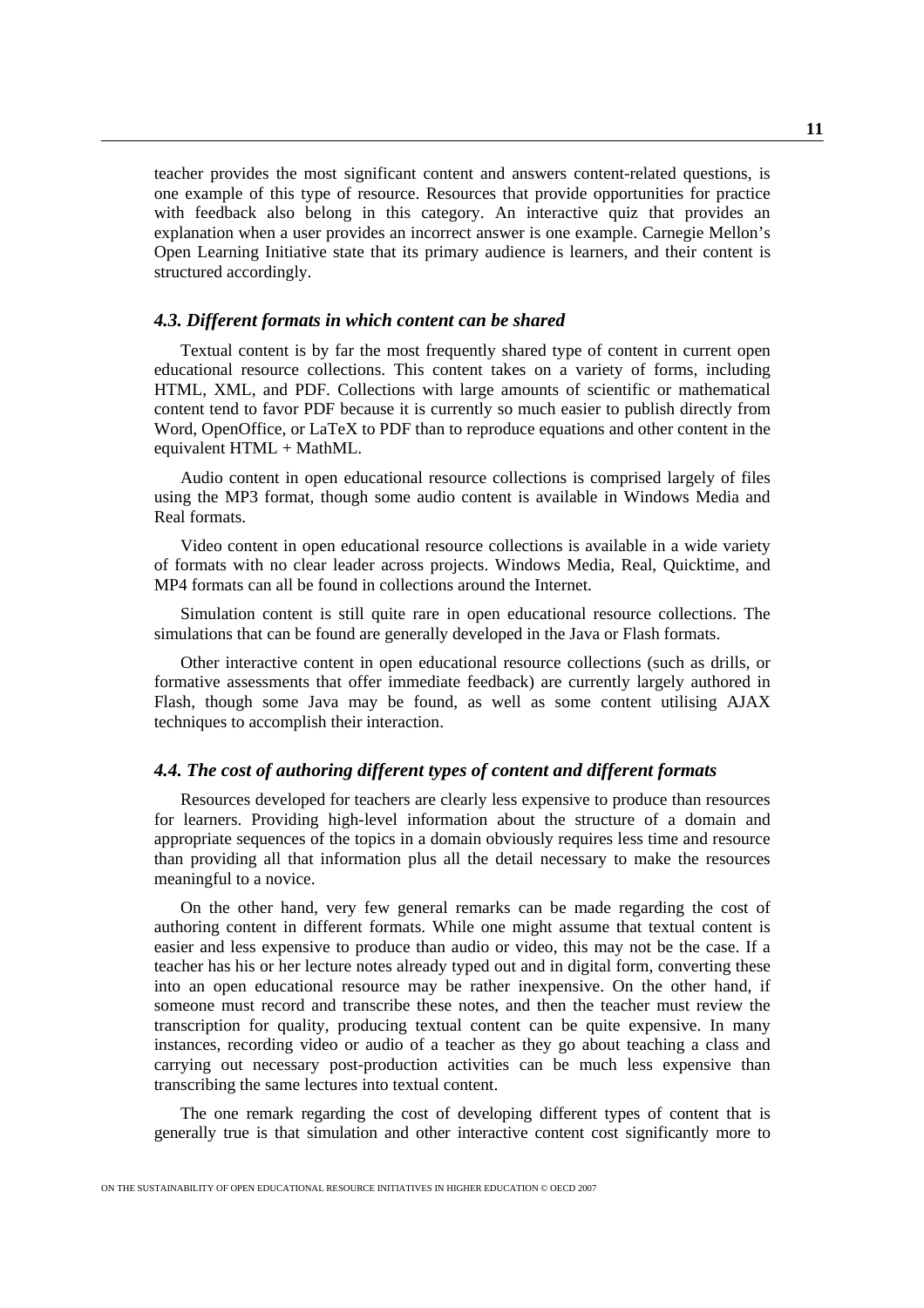<span id="page-11-0"></span>produce than do text, audio, and video. This is why text, audio, and video are so prevalent in open educational resource collections, and simulations and interactive content are so rare.

## *4.5. The instructional effectiveness of different content formats*

When an open educational resource initiative has as one of its goals to promote learning, questions regarding the instructional effectiveness of these resources frequently arise. Is one type of content more effective that another? Does video teach better than text? Does interactive content support deeper learning than static content? Do simulations promote farther transfer than audio content?

Such questions are meaningless. As chronicled in over 350 research reports on the No Significant Difference website [\(http://www.nosignificantdifference.org/\)](http://www.nosignificantdifference.org/) and as taught in every introductory instructional design course, the medium of delivery does not factor into the effectiveness of educational materials. Just as there are extremely effective textual, audio, video, simulation, and interactive materials, there are extremely poor textual, audio, video, simulation, and interactive materials. Educational effectiveness is a function of the design of the materials and not the channel by which they are conveyed.

## *4.6. The instructional effectiveness of open educational resources generally*

As with educational materials developed in a diversity of content types like audio and video, educational materials do not become more effective simply because they have a Creative Commons or other open source license applied to them. Research questions of the form "are open educational resources as effective as traditional resources?" are meaningless. The application of a Creative Commons license to a textbook does not make it more instructionally effective. Open licensing makes educational resource infinitely more available, but does not improve their effectiveness.

## *4.9. Summary of remarks about different kinds of content*

One of the first sustainability-related questions an open educational resource project needs to ask is "what kind of content will we produce?" and "in what format will we share our resources?" Projects should realise that there is no pedagogical implication of choosing one format over another; however, there are many downstream implications of choosing one format over another, as described in the next section.

## **5. Different types of reuse engaged in by end users**

Users of educational resources do a variety of things with them. In providing open educational resources to users, we must at a minimum enable all these historic reuses to which users have grown accustomed. Each of these types of historic reuse must be considered by open educational resource initiatives in order to insure that project goals can be met (particularly in the context of sustainability).

## *5.1. As-is reuse*

As-is reuse, or making use of an educational resource without any modification or alternation, is the primary method of reuse among instructional designers and teachers using copyright-encumbered materials (since they do not have the rights to make any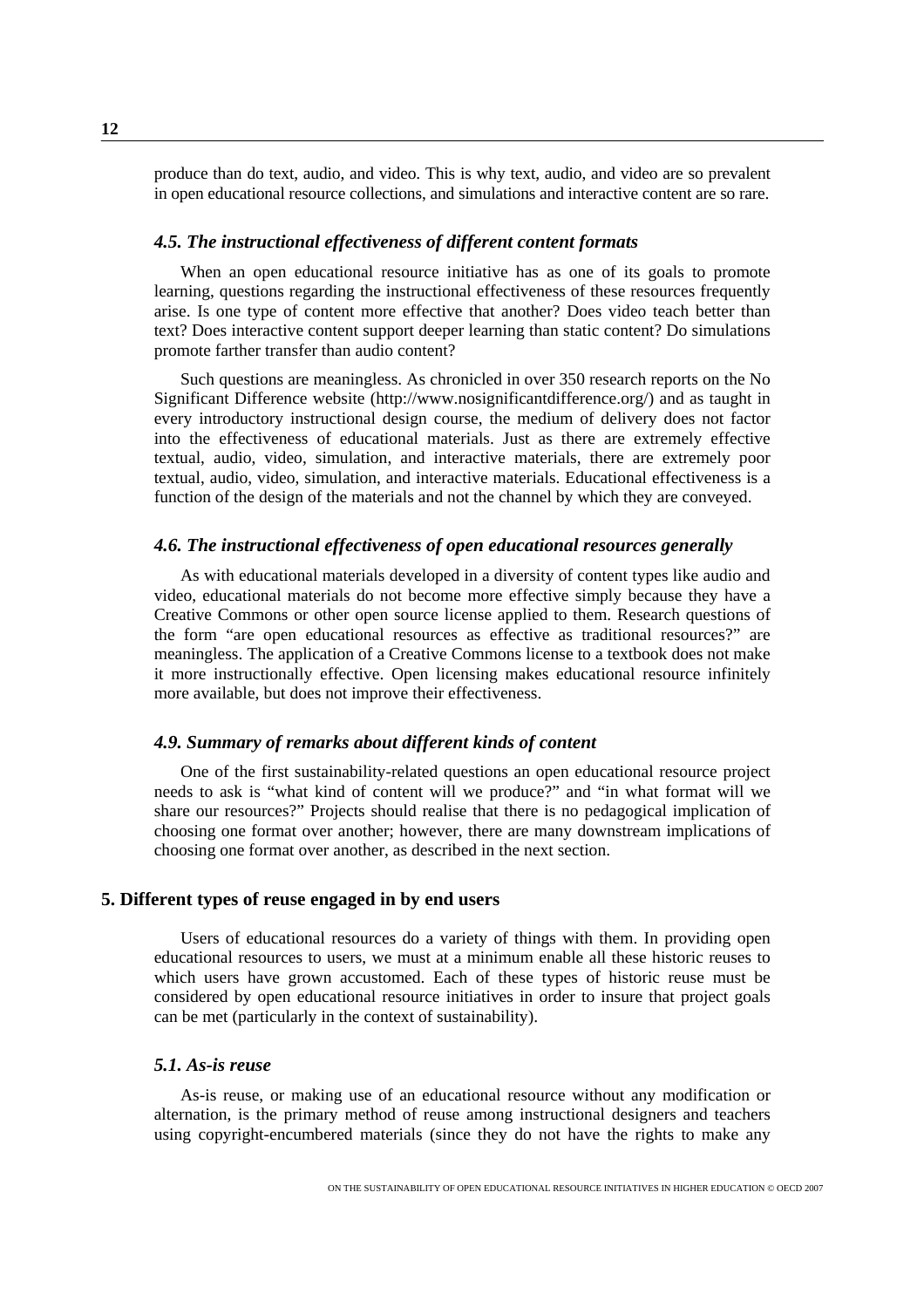modifications to the materials, and generally do not have editable source materials). Consequently, many individuals will default to this behavior. This is the type of reuse most frequently referred to in the literature on learning objects for the same reason – people generally have neither the rights nor the source code to edit educational materials.

In order to be reused as-is, an educational resource must adhere to some common practices or comply with de facto standards. For example, if an online resource cannot be viewed in a web browser, or requires an obscure browser plug-in in order to be viewed, it will be considered for reuse only very rarely – because very few people are willing to download and install a browser plug-in just to view one of 100 search results.

## *5.2. Technical adaptations for reuse*

Occasionally an educational resource that does not meet de facto standards will be selected for reuse. Or perhaps something about a given resource makes it incompatible with the local teaching and learning environment. In these and other cases, technical adaptations must be made to a resource before it can be reused.

For example, the CSS stylesheet in a web page may be changed to point to the default stylesheet of the website where it is being reused, so that the resource will have the same visual look as the rest of the site. As another example, perhaps several photographs with appropriate images are available from a collection, but only in TIFF or RAW formats. These images would have to be converted into a web browser-compatible format like PNG or JPG before they could be reused online. A final example of technical adaptations would be the format and structure changes necessary to prepare a series of webpages for printing to support offline use in lower-bandwidth regions.

#### *5.3. Linguistic adaptations for reuse*

Linguistic changes must often be made to materials before teachers of learners can engage them. For example, textual content produced for English speakers may need to be translated into Chinese, or content designed for graduate students may need to be adapted to the linguistic level of high school students.

## *5.4. Cultural adaptations for reuse*

Culture-related adaptations are not necessary linked to linguistic adaptations. For example, in some cultures learning by doing and making mistakes is a normal part of the learning process. In other cultures, any errors committed during the learning process are frowned upon. As another example, in some cultures, teamwork and group work are the norm, while in other cultures these are interpreted as academic dishonesty. Note that culture here applies in the broadest sense of the terms, including both culture in the everyday sense of the term (like the French culture) as well as other cultural groups like academic disciplines, which generally have distinct and highly developed cultures of their own.

## *5.5. Pedagogical adaptations for reuse*

When a teacher is going to use an educational resource, he or she will frequently prefer to make a few changes to the resource to make it better fit his or her "teaching style". For example, they might involve removing certain drill-oriented types of practice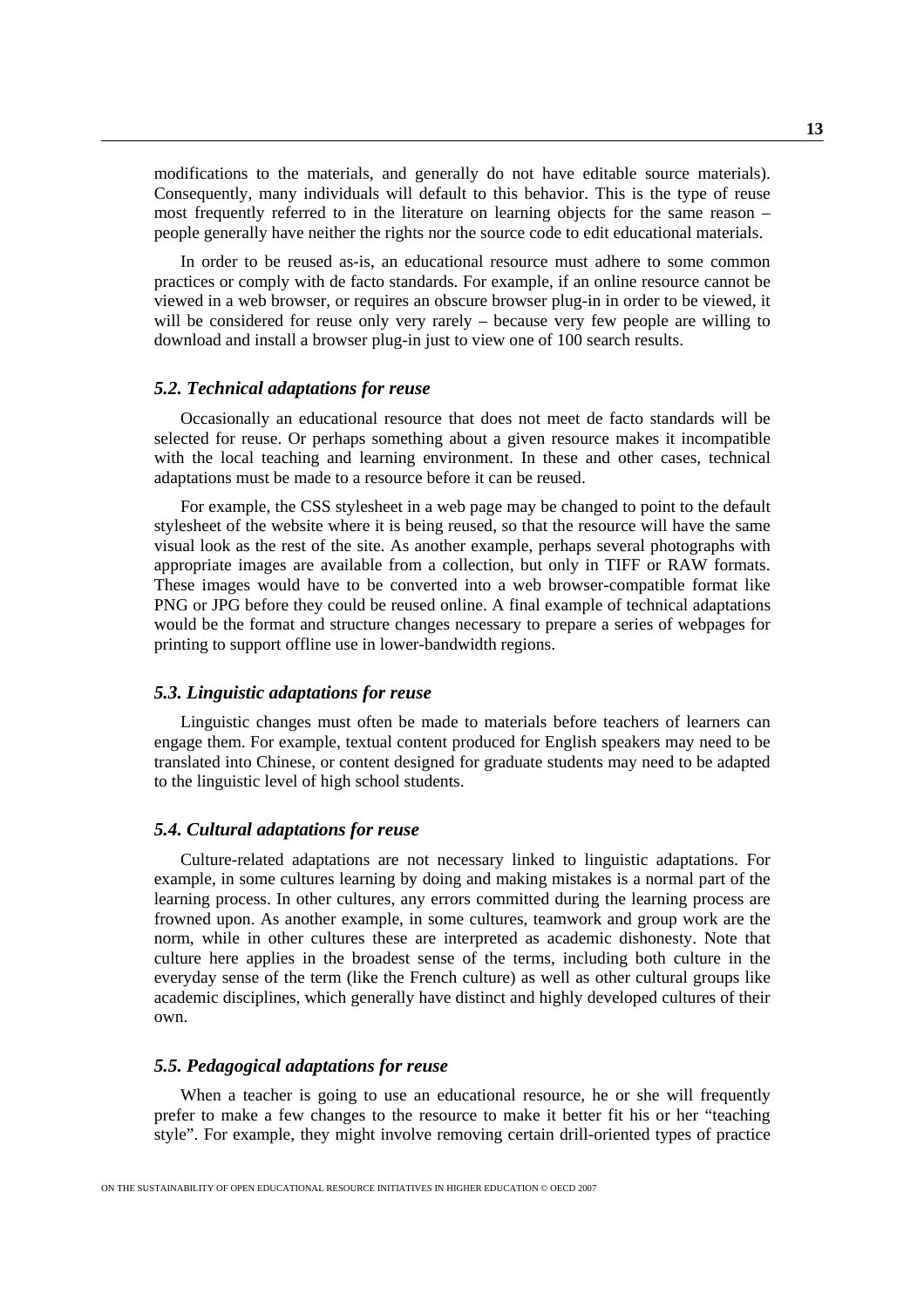and replacing these with problem-based work. For another example, an instructor might break up lengthy lectures and provide the smaller pieces of content as just-in-time support for group activities rather than as one large dump of information.

## *5.6. Annotation as adaptation for reuse*

When individuals use physical educational materials like books and photocopies, they frequently mark these up with colored highlighters, writing notes in the margins, folding down the corners of pages, and making a variety of alterations to the materials so that they will be more useful at some future time (like the night before an exam).

## *5.7. Access to source code, facilitating reuse, and sustainability*

According to the GNU General Public License version 2.0, the term "source code" means "the preferred form of the work for making modifications to it" (http://www.gnu.org/copyleft/gpl.html). Different types of reuse interact with different publication formats in different ways, and therefore affect the sustainability of open educational resource projects in different ways.

In the case of most adaptations of open educational resources, access to the source code is absolutely necessary to make the required changes. For example, to edit an HTML page you need to be able to access the HTML file itself. While this may seem like a trivial thing, some commercial learning management systems such as WebCT purposefully obfuscate the code within these files so that adaptations are much more difficult to make.

Users' desires to reuse content quickly and easily can run at odds with projects' desires to publish content quickly and easily. For example, for scientific materials originally authored in LaTeX, it is quickest for the open educational resource project to convert the file to PDF for online distribution. However, from the reuser's perspective, that same material published as HTML+MathML is significantly easier to reuse in every sense of the term – particularly since HTML+MathML can be converted to PDF (but the conversion does not work the other direction). As another example, in a context where no digitised text already exists, a project may choose to produce video and audio almost exclusively due to the lower cost of capturing and digitising this content when compared to transcribing and the other costs associated with producing textual content. However, from a reuser's perspective, textual content is much more amenable to adaptation than either audio or video.

Also, because most users will not be highly technical, a critical part of helping users reuse materials is connecting them with tools that make it easy to translate materials and make other content-related adaptations. For example, an inline WYSIWYG editor will allow many more people to edit content than a large text field sprawling with XML.

Because many open educational resource projects will have both "publish open educational resources as efficiently as possible" and "support end-user reuse of our open educational resources" as goals, careful thought must be taken in choosing a middle position between these two contradictory goals. As per the definition of sustainability posited at the beginning of this paper, an open educational resource project that runs for 20 years producing hundreds of thousands of open educational resources will not have been sustainable if the critical goal of enabling meaningful reuse of materials was never reached.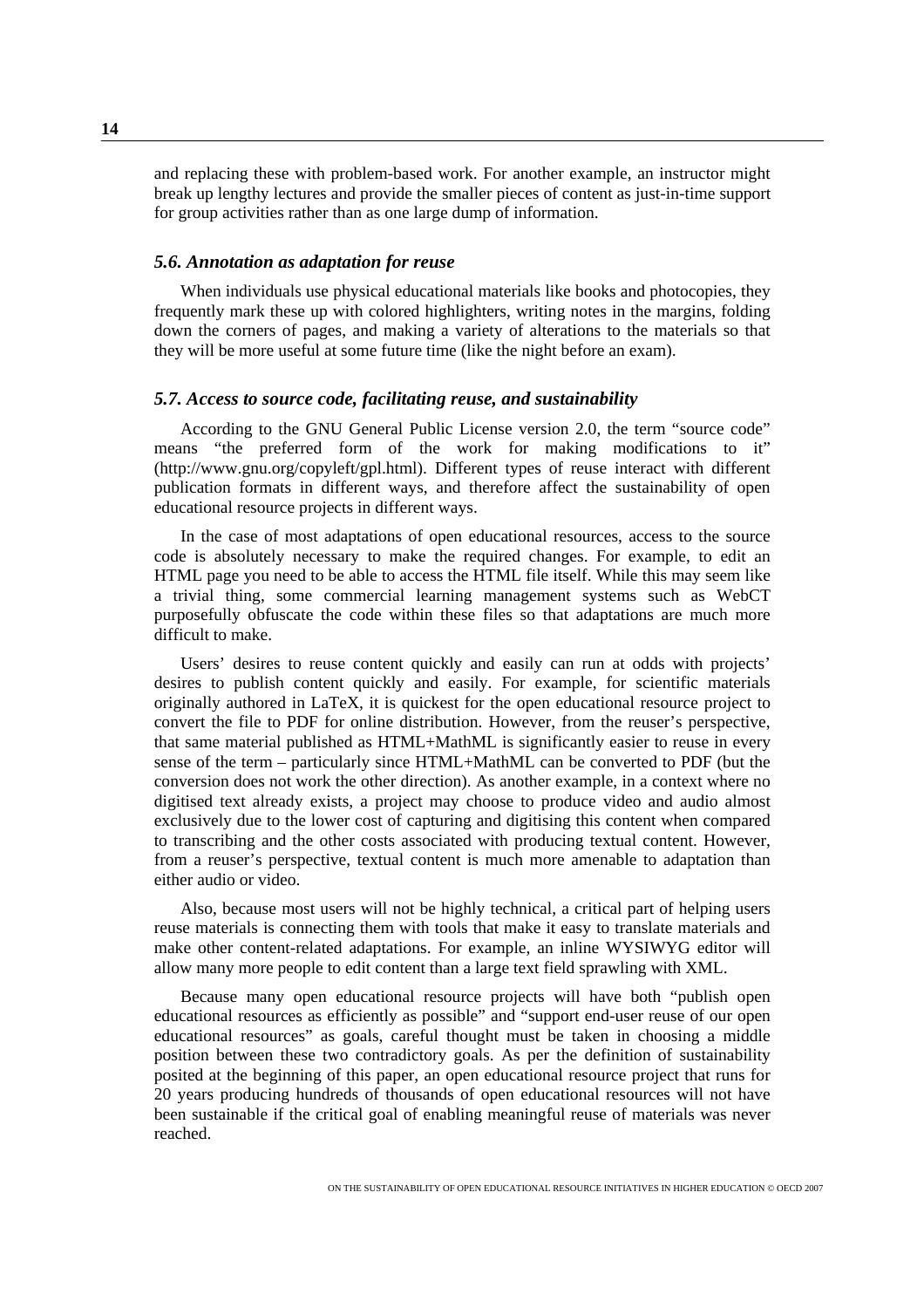#### <span id="page-14-0"></span>**6. Potential funding models**

During the winter of 2005-2006 the OECD requested short papers on the topic of open educational resource project sustainability from Dholakai and Downes. Both these papers presented a number of potential funding models for open educational resource projects. In this section I represent their proposed models and provide some commentary.

#### *6.1. Funding models from Downes*

*Endowment model –* on this model, the project obtains base funding. A fund administrator manages this base funding and the project is sustained from interest earned on that fund. At the Stanford Encyclopedia of Philosophy, for example, where organisers reasoned that a subscription-based model would cost more than it would earn (because volunteers would have to be paid), funds (USD 3 to 4 million) were raised from a variety of charitable foundations, generating in interest the service's USD 190 000 operating budget (Zalta, 2005).

*Membership model* – on this model, a coalition of interested organisations is invited to contribute a certain sum, either as seed only or as an annual contribution or subscription; this fund generates operating revenues for the OEM service. The Sakai Educational Partners Programme, for example, is a for-fee community that is open to educational. Members contribute USD 10 000 and in turn are granted a set of privileges, including early access to roadmap decisions, code releases and documentation. (Sakai, 2005). Beshears (2005) describes how this model could replace user-pay models of textbook distribution.

*Donations model* – on this model, a project deemed worthy of support by the wider community requests, and receives donations. Donations are in turn managed by a nonprofit foundation, which may apply them to operating expenses or, if amounts are sufficient, seek to establish an endowment. Numerous open source and open content projects are funded in this manner, including Wikipedia (Foote, 2005) and the Apache Foundation (Apache, 2005). It is worth noting that such donations are often supplemented with purchases of branded products; the Spread Firefox initiative is a good example of this (Mozilla Foundation, 2005). Variations of this model exist. For example, contributions to the Apache project are owned by the contributor and licensed to the project. However, in another model (sometimes called the conservancy model), property is assigned to the organisation, which then acts as a steward (Everitt, 2004).

*Conversion model* – as summarised by Sterne and Herring (2005) "In the Conversion model, you give something away for free and then convert the consumer of the freebie to a paying customer." This approach, they argue, is needed because "there is a natural limit to the amount of resources the Donation model can bring to an open source project, probably about USD 5 million per year". Linux distributors, such as SuSe, RedHat and Ubuntu, where the software is available for free under an open source license, have adopted this model. Subscribers receive services (such as installation and support) or advanced features. In the educational community, the conversion model has proven popular, having been adopted by Elgg and LAMS.

*Contributor-pay model* – adopted by the Public Library of Science, the "PLoS Open Access Model: One Time Author-Side Payments" (Doyle, 2005) consists of a mechanism whereby contributors pay for the cost of maintaining the contribution, and where the provider thereafter makes the contribution available for free. Interestingly, this is a model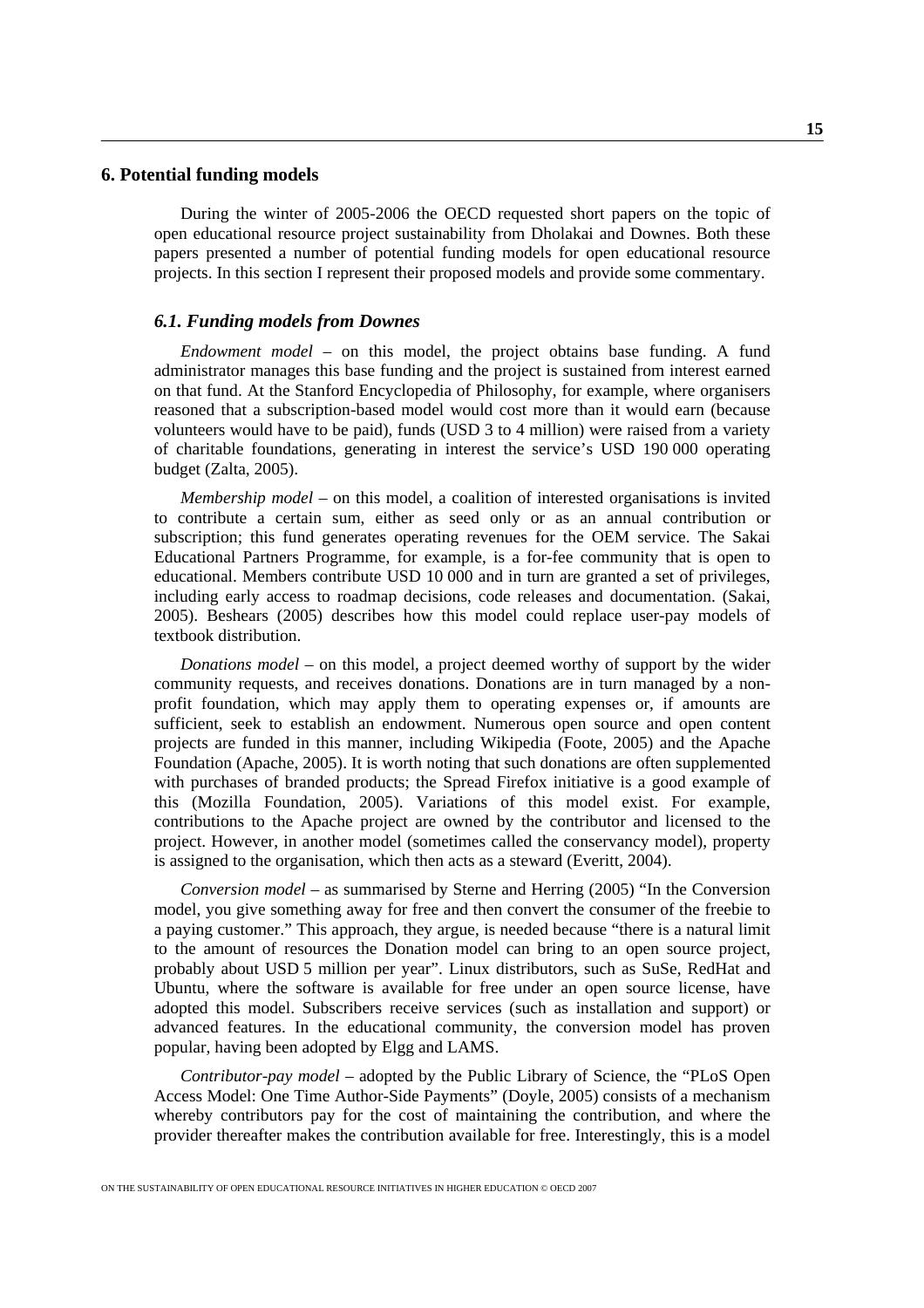that has earned some support from publishers, particularly in view of foundations, such as the Wellcome Trust, that have begun to require that materials funded be freely available. Thus, in the "open choice option" offered by publishers, "research articles and supporting documentation will be made freely available online to view immediately upon publication. The charges for this process will be met by funding bodies, such as the Wellcome Trust – who calculate it will represent approximately 1% of their annual spend". (Wellcome Trust, 2006)

*Sponsorship model* – this model underlies a form of open access that is available in most homes: free radio and television. The sponsorship model can range from intrusive commercial messages, such as are found on commercial television networks, to more subtle "sponsorship" message, as are found in public broadcasting. In online educational initiatives, various companies have supported OER projects on a more or less explicit sponsorship basis, often in partnership with educational institutions. Examples include the MIT iCampus Outreach Initiative (Microsoft) (CORE, 2005) and the recently announced Stanford on iTunes project (Apple) (Stanford, 2005). It is worth noting that GNU EPrints adopted this model as a direct result of a move by Research Councils UK to mandate open access for all funded research (Yeates, 2005).

*Institutional model* – a variation, perhaps, on the sponsorship model is the case in which an institution will assume the responsibility itself for an OER initiative. Probably the most well known of these is MIT's OpenCourseWare project, where funding for the project represents a part of the universities regular programme, justified as constituting a part of its organisational mission. "It is an ideal that flows from the MIT Faculty's passionate belief in the MIT mission, based on the conviction that the open dissemination of knowledge and information can open new doors to the powerful benefits of education for humanity around the world." (MIT, 2005)

*Governmental model* – similar to the institutional model, the governmental model represents direct funding for OER projects by government agencies, including the United Nations. Numerous projects sustained in this manner exist, for example, Canada's SchoolNet project.

#### *6.2. Funding models from Dholakai*

*Replacement model.* The educational content stored, disseminated, and re-used through the OEP [open education programme] often replaces the use of other technology software and infrastructure such as course management systems, virtual learning environments (*e.g.*, Blackboard), and proprietary data repositories and web-sites (Wright, Yoshimi and Gavilan, 2005). Since educational institutions spend significant amounts for these replaced knowledge management systems, the cost savings resulting from their discontinued use can be employed to fund the OEP.

*Foundation model*. If the OEP grows to a significant size in a particular subject area, in total number of users, in serving users of a particular country or geographic region, etc., it could seek on-going funding from foundations, philanthropic institutions, professional societies, trade or industry groups, individual firms, governmental and/or non-governmental agencies that are focused on this particular niche. The key to implementing this model is to identify an underserved user segment, and then focus the programme's efforts and initiatives in serving this segment, thereby creating a differentiated brand image. A variation of the foundation model is a consortium model,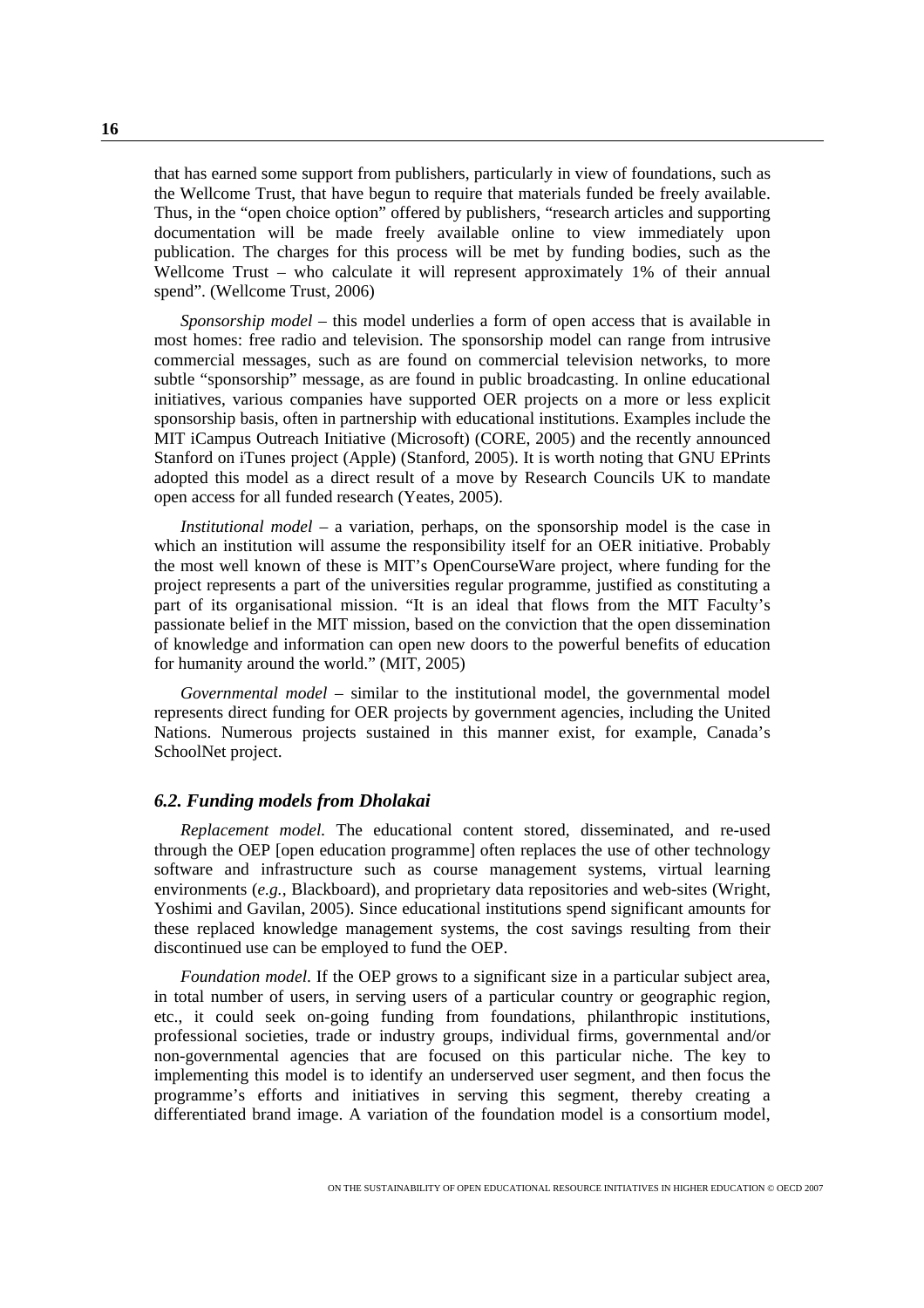<span id="page-16-0"></span>where the OEP charges a fee from affiliated universities and institutions for joint development and ownership of the project.

*Segmentation model*. This model relies on the idea that while providing open access to all the educational content on the site to users, the OEP can simultaneously provide "value-added" services to specific user segments and charge them for the services. Examples of such specific services that could be offered are: sales of paper copies of culled content organised around a particular topic, training and user support to institutional users for annual fees, housing and dissemination of copyrighted content within the same site on a subscription basis, "ask-an-expert" services for a fee, and consulting services to provide custom education to corporate clients.

*Voluntary support model*. A revenue model based on voluntary support emulates fund-raising methods used by National Public Radio, National Public Television, and other media outlets in the United States. From time to time, these media organisations run fund-raising campaigns to raise money from conscientious users to financially support their operation. Recent revenue models, employed successfully by blogs such as tip-jars, the solicitation of "micro-patrons" (*e.g.*, [www.kottke.org\)](http://www.kottke.org) who contribute micropayments (*e.g.*, Micali and Rivest, 2002; Yang and Garcia-Molina, 2003) could be used in conjunction.

## *6.3. Other support models for open educational resource projects*

The most intriguing support possibility for open educational resource projects based in higher education that is not mentioned above is to reduce the cost of the open educational resource projects so drastically that there is little or nothing left to fund. This is the approach taken in joint work by the Sakai Project, an open source course management system, and eduCommons, an open source opencourseware management system. The two projects are working together to leverage all the effort that already goes into building and publishing online courses. Many universities, including the Michigan and Utah State Universities, already have funding, processes, and personnel in place to build online courses within their chosen course management tool. If a "one button" feature could be added to these systems that exports an open version of the official course into a university's opencourseware collection, this would remove many of the major costs associated with running open educational resource projects.

## *6.4. Summary of funding models*

Obviously, there are dozens of funding models that an open educational resource initiative might adopt. Because every initiative will have different goals and exist in a different institutional context, no single model will fit every project. However, there is still much that individuals and institutions can learn by watching the beginning attempts at sustainability that are just emerging in many previously-grant-funded open educational resource initiatives.

## **7. Policy issues for institutions and nations**

There are a variety of policies that can enable or hinder the work of open educational resource projects. For the sake of the open educational resource movement, the adoption of policies that enable or encourage the development of open educational resource work should be encouraged where applicable. Additionally, we should encourage the removal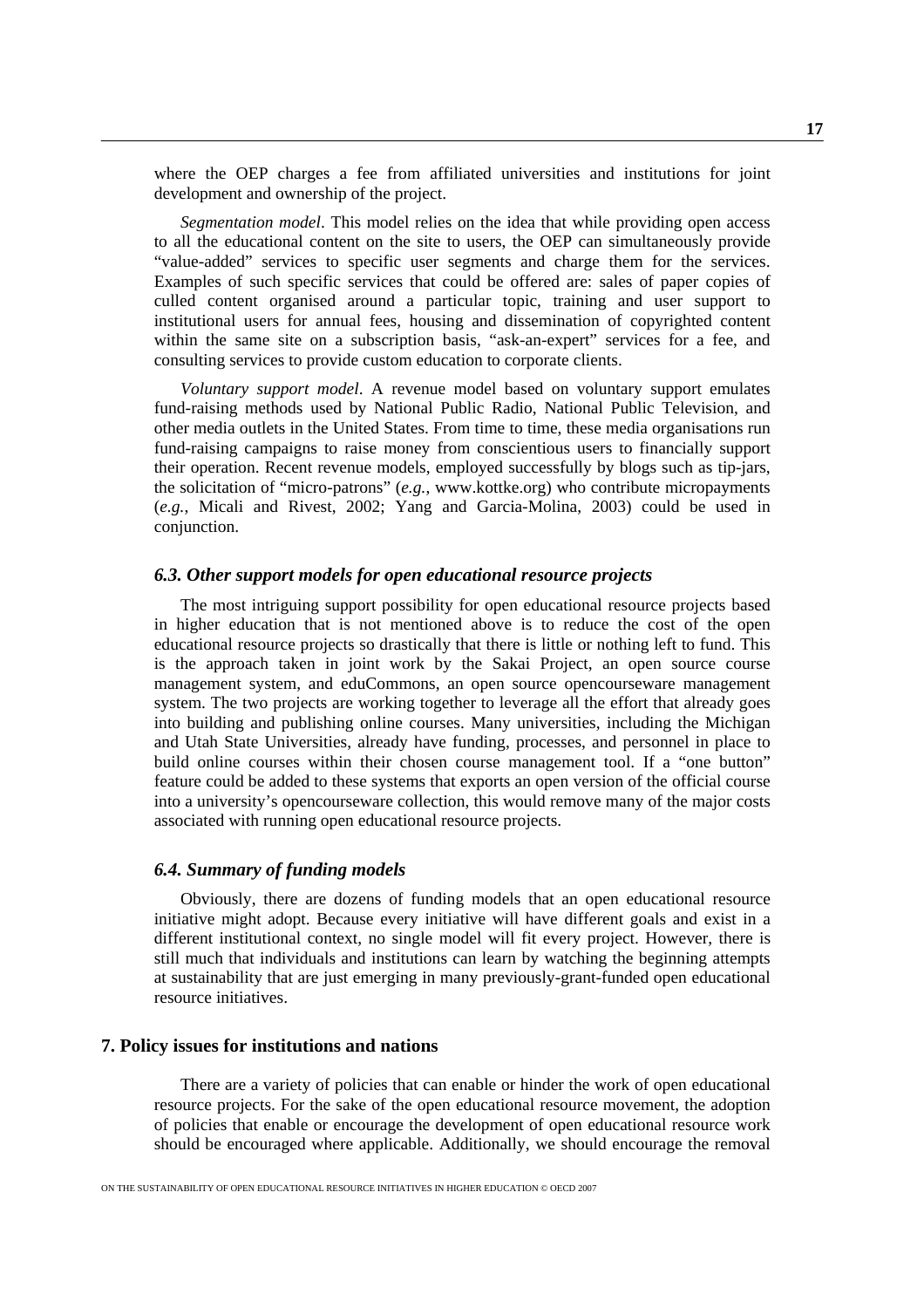or alteration of policies that prohibit or make difficult our open educational resource efforts.

#### *7.1. Policy issues for institutions*

While institutions can coordinate open educational resource projects, faculty who voluntarily share their creative works are the primary force behind the success of these projects. The most salient policy question a higher education institution can ask in regard to open educational resources is, therefore, "what can we do to provide incentives for faculty to participate in an open educational resource initiative?"

One answer to this question is as follows. It is frequently, though not exclusively, the case that younger faculty in institutions of higher education are more comfortable using advanced computer-related technologies and more familiar with the notion of openness expressed in the open educational resource movement. Unfortunately, many of these younger professionals are under very real restrictions on how they spend their time due to tenure-related concerns. However, the current higher education climate is moving toward greater transparency and accountability in teaching – the increasing popularity of teaching portfolios as a required part of tenure documentation is one example of this trend – and there appears to be an excellent opportunity here to insert open educational resources into the tenure process. Where institutions have teaching portfolio or similar requirements as part of their tenure process, we may promote the idea that at least one course should be converted into an open educational resource format as part of the teaching portfolio or similar tenure requirement to document excellence in teaching. Even though the increase in available open educational resources resulting from this policy would be slow, it would be very steady, and provide ongoing sustainability to higher education initiatives.

The next most salient institutional policy question for champions of open educational resources in higher education is "what current institutional policies create obstacles for faculty who wish to open access to one or more of their courses?" Examples of such policies may include those that discourage faculty from engaging in online teaching activities before tenure and policies by which institutions claim to control intellectual property developed by their faculty.

## *7.2. Policy issues for nations*

Traditionally, regional or national policies are targeted toward higher education institutions as a whole and not individual faculty. The policy work of regions and nations must therefore always be one degree of separation from the heart of open educational resource projects, and can only deal with providing incentives that may encourage institutions to provide the coordinating support necessary for faculty to engage in open educational resource projects.

While increases in funding for institutions of higher education to work on open educational resource projects are unlikely, policies providing institutions with explicit permissions to use previously allocated monies for this purpose may encourage engagement. National or regional conversations regarding institutional policies that can promote faculty engagement, or at least lower barriers to faculty engagement, may be useful.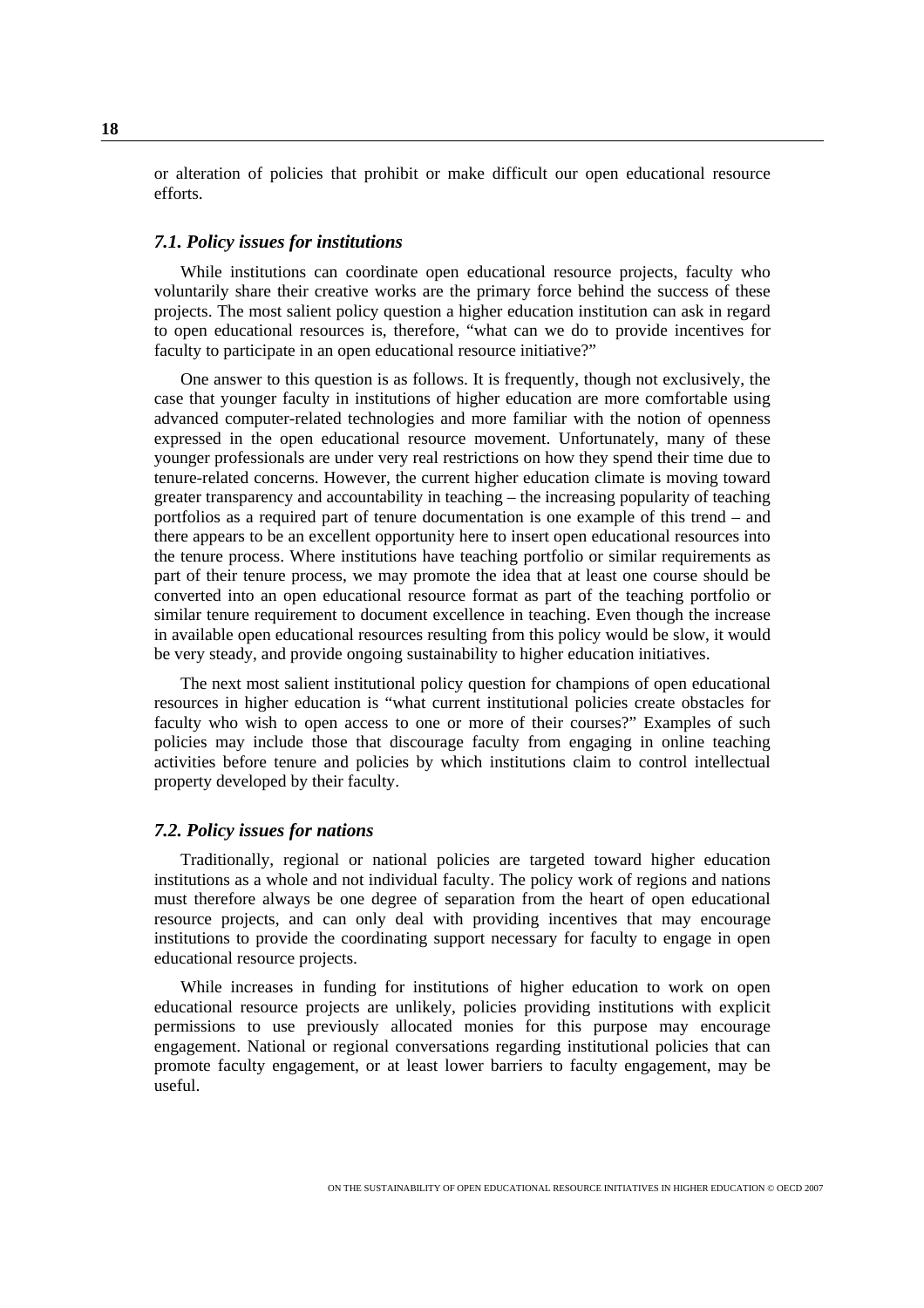#### <span id="page-18-0"></span>**8. Summing up the issues related to sustaining open educational resource projects**

Sustaining work whose efforts are given away freely is difficult. There is no way around this conclusion. However, difficult and impossible are two very different things, and careful consideration of several factors should increase an open educational resource project's chances of surviving long-term in order to continue to meet its goals over many years.

First, open educational resource projects must be explicit in stating their goals and tenacious in focusing on them. If sustainability is a project's ongoing ability to meet its goals, then without a clear understanding of its goals no open educational resource project can be sustainable.

The next several decisions must be made conjointly.

In the context of project goals, an open educational resource project must make decisions about its organisation – whether it will be an MIT, a USU, a Rice, or assume some other combination of values for its size, structure, and degree of centralisation of the organisation. Smaller organisations or more decentralised organisations are less expensive to sustain, but may be less capable of creating large numbers of resources in a short period of time. They may be less capable of moving in a specific, predetermined direction.

In the context of project goals, an open educational resource project must make decisions about the types of resources it will offer and the media formats in which these resources will be shared. There are many instances in which the easiest format for the project to capture resources in will be the most difficult format for users to reuse.

In the context of project goals, an open educational resource project must make decisions about the types of end user reuse that are most likely to help the project meet its goals. Decisions must be made about how much explicit support will be provided to users in support of their reuse of the content. Will the website link to these tools offsite? Will they be integrated into the website itself? If it is centralised, explicit support is always available but becomes expensive. If it is decentralised across a network of volunteers, explicit support is inexpensive but somewhat unreliable.

In the context of project goals, an open educational resource project must make decisions about finding and utilising non-monetary incentives to engage as many participants as possible. Utilising student volunteers in production, decentralising support responsibilities across the group of users, and leveraging organisational rewards for participation are all ways of reducing costs, though they come with some tradeoffs.

In the context of project goals, an open educational resource project must make decisions about ways it can reduce costs while still meeting project goals. Smaller teams, establishing a policy of replacing or rejecting all third-party licensed content instead of attempting to license it, and integrating open publishing directly into existing online course development processes are all ways to reduce costs, although they come with some tradeoffs.

Finally, in the context of project goals, an open educational resource project must make decisions about which of the many available funding models is most likely to result in levels of funding sufficient to allow the project to continue meeting its goals in an ongoing manner.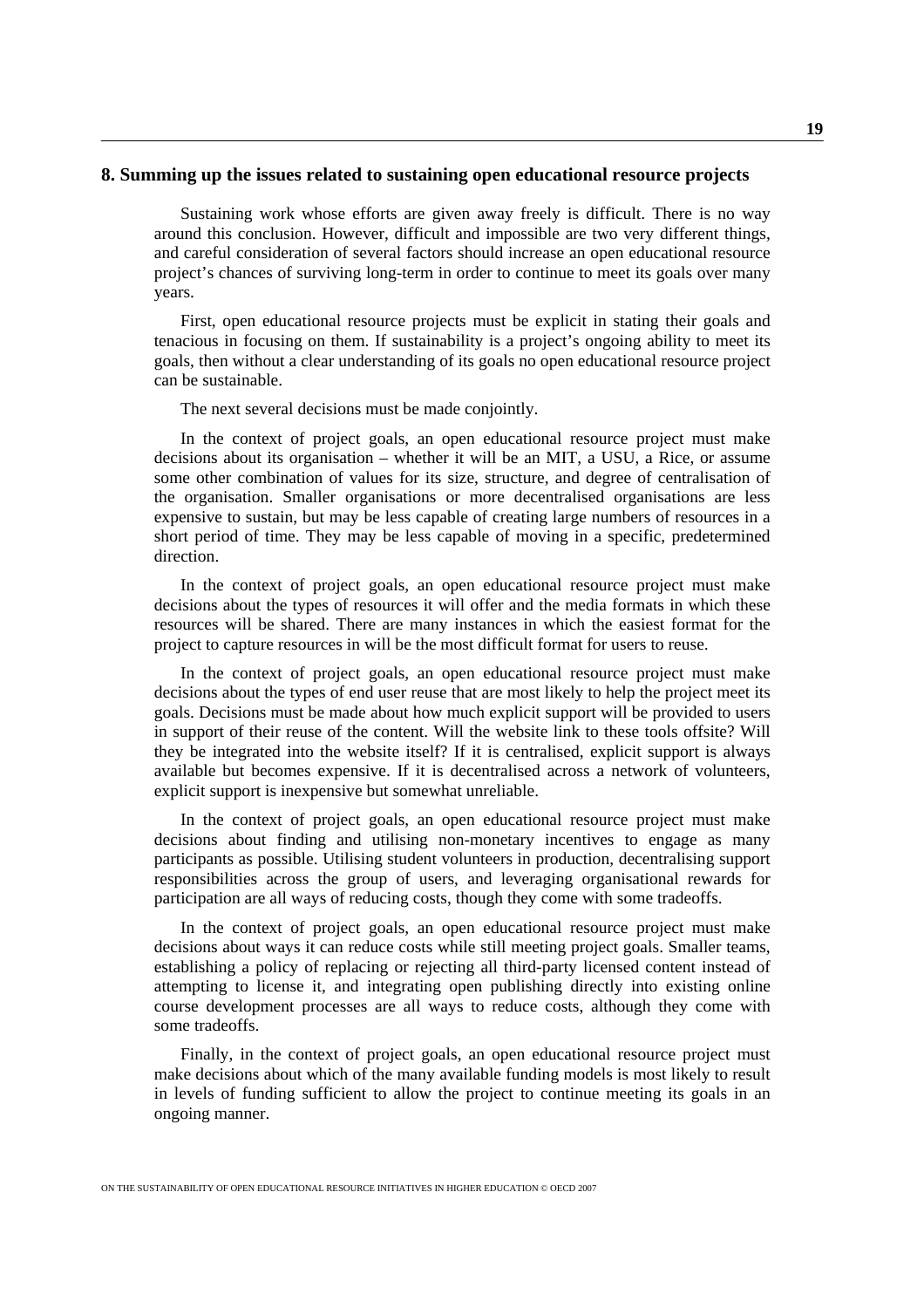## <span id="page-19-0"></span>**9. Conclusion**

In the end, it may be that neither funding models nor national policy are unnecessary to promote higher education's engagement in open educational resource projects. After all, there are no national policies encouraging or requiring higher education institutions to maintain publicly accessible websites with information about their admissions policies, available programmes, courses, and faculty, and yet almost 100% of higher education institutions spend a significant amount of human and capital resource providing these web-based services. After a few early adopters showed the benefits of providing this kind of information via the Internet, other universities had to follow suit in order to stay competitive.

Ideally, open educational resource projects will become another service that the public simply expects of every institution of higher education, and each institution will find the will and the resource within itself to engage in these projects. In the intervening years until that time comes, pilot open educational resource projects must navigate the highly contextual waters of sustainability.